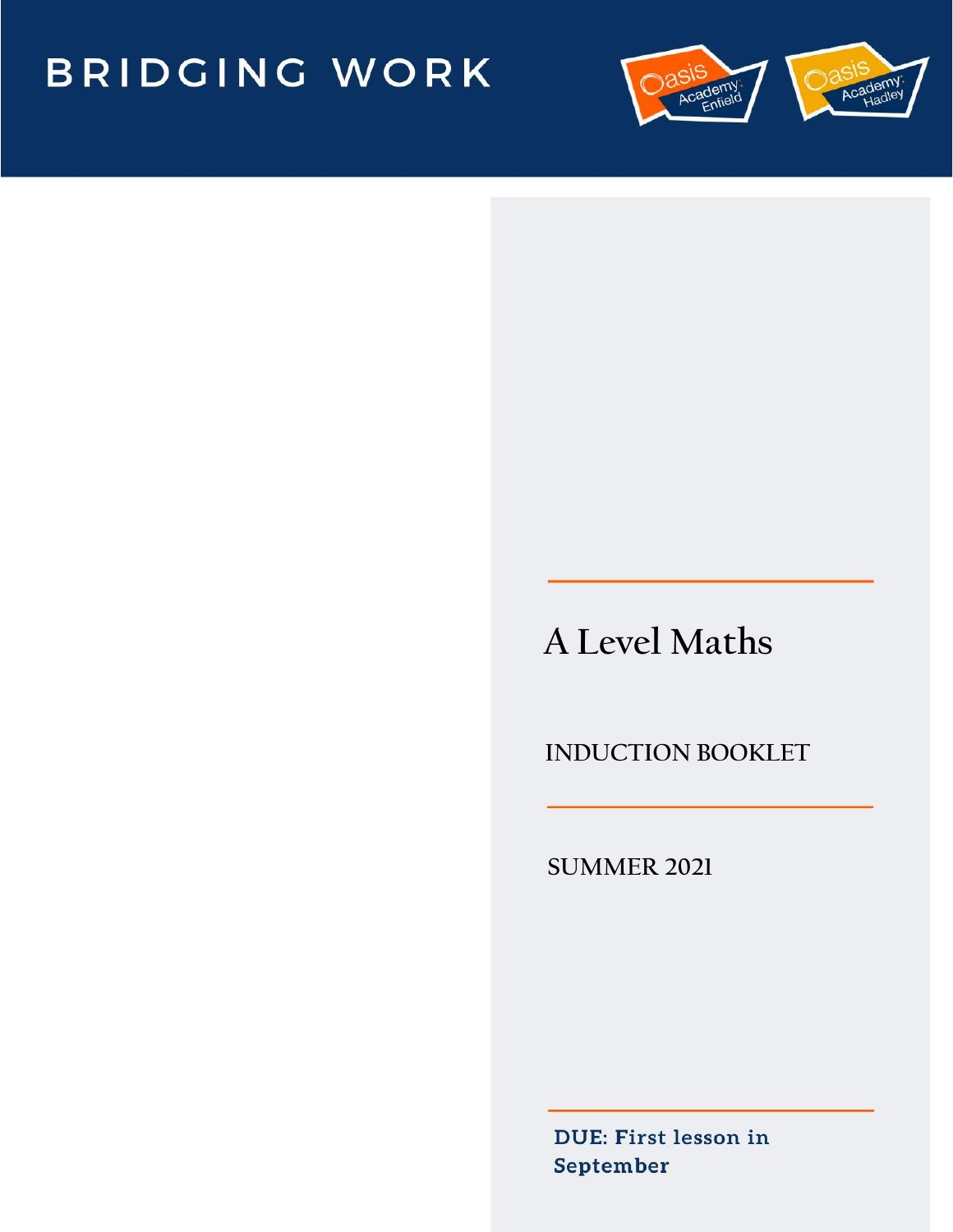### **INTRODUCTION**

The Mathematics Department is fully committed to ensuring that you make good progress throughout your A Level course. Some students find the transition from GCSE to A Level really tough so in order for you to make the best possible start to the course, we have prepared this booklet.

All students will be expected to complete this 'Bridging the gap to A-Level' booklet over the summer holidays. The aim of this booklet is help you understand grades 7-9 GCSE work, which is the foundation of the maths you will be studying at A-Level. It is vital that you start your A-Level course with a thorough grasp of the topics in this booklet. For each topic, there are explanations and worked examples. There are also questions for you to complete with answers in the back to allow you to check and correct your work.

There are also good revision lessons available on the Hegarty maths,Corbett maths (attached at the beginning of the booklet to watch the videos) and Mathegenie websites.

**You will be assessed on these and other topics at the start of term, and you need to gain at least 80% to pass and take A Level Mathematics.**

Good luck The Maths Department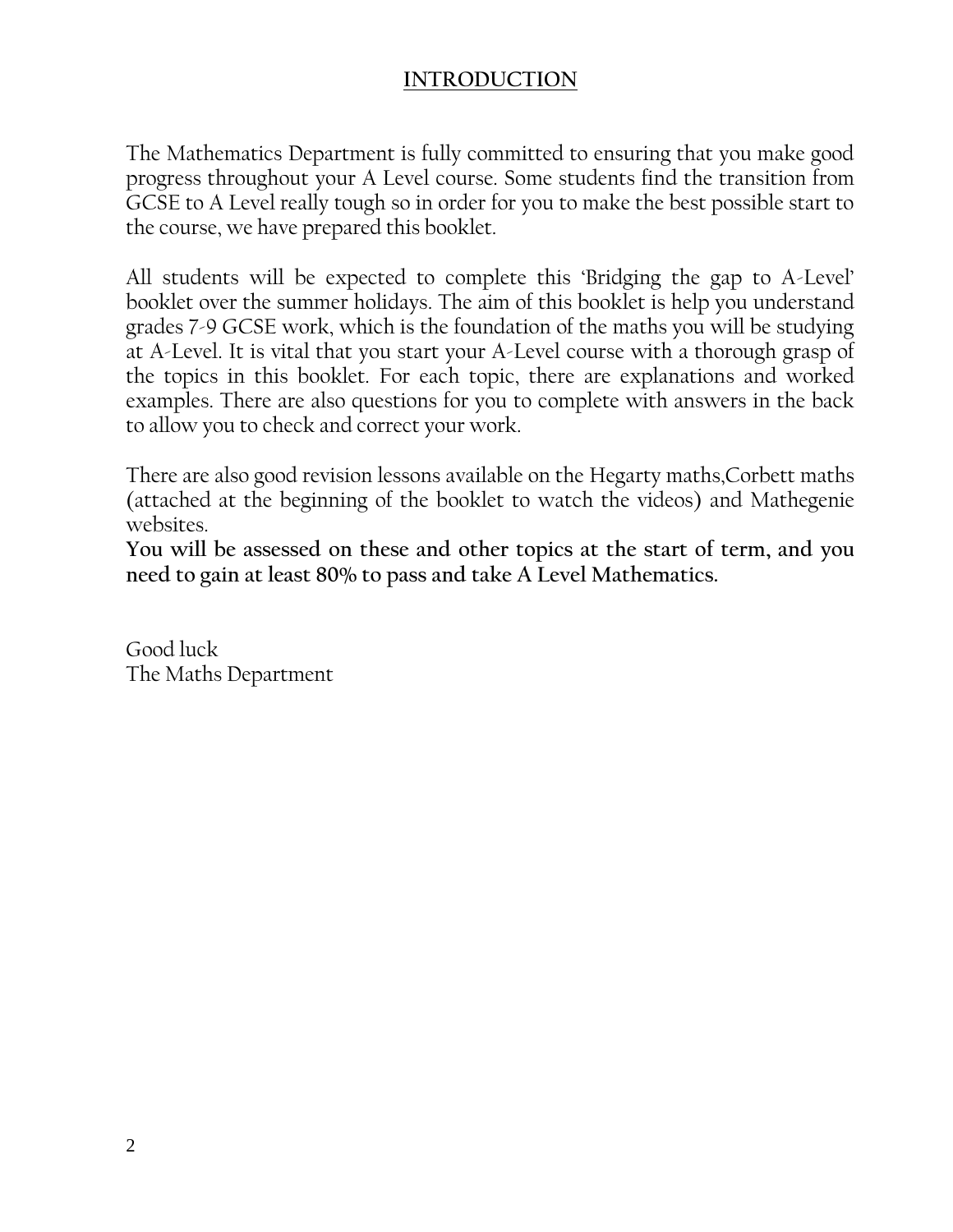| <b>Topics to Prepare for</b>   | <b>Hegarty Maths Videos and Resources</b>      | <b>Cortbett Maths Videos and Resources</b> |
|--------------------------------|------------------------------------------------|--------------------------------------------|
| <b>A-level Maths</b>           | (Requires a school subscription)               | (No subscription required)                 |
| <b>Manipulating algebraic</b>  | 166 - Expanding Triple Brackets                | 15 - Algebra: expanding three brackets     |
| expressions                    | 172 - Expressions with Algebraic Fractions     | 21 - Algebraic Fractions: addition         |
|                                |                                                | 22 - Algebraic Fractions: division         |
|                                |                                                | 23 - Algebraic Fractions: Multiplication   |
| <b>Surds</b>                   | 115 - Simplifying Surds                        | 305 - Surds: intro, rules, simplifying     |
|                                | 117 - Brackets Involving Surds 2               | 307 - Surds: rationalising denominators    |
|                                | 119 - Rationalising Surds 2                    | 308 - Surds: expanding brackets            |
| <b>Rules of indices</b>        | 104 - Index form 3 (power of negative          | 173 - Indices: fractional                  |
|                                | integers)                                      | 174 - Indices: laws of                     |
|                                | 109 - Index form 8 (powers of non-unit         | 175 - Indices: negative                    |
|                                | fractions)                                     |                                            |
|                                | 174 - Indices With Algebraic Expressions 2     |                                            |
|                                | 175 - Indices With Algebraic Expressions 3     |                                            |
| <b>Factorising expressions</b> | 227 - Factorising Quadratic Expressions 5      | 119a - Factorisation: splitting the middle |
|                                | 228 - Factorising Quadratic Expressions 6      | 120 - Factorisation: difference            |
|                                | 229 - Simplifying Algebraic Fractions          | of 2 squares                               |
|                                | (involving quadratics)                         | 24 - Algebraic Fractions: Simplifying      |
| <b>Completing the square</b>   | 235 - Completing the Square 1                  | 10 - Algebra: completing the square        |
|                                | 236 - Completing the Square 2                  |                                            |
|                                | 237 - Completing the Square 3                  |                                            |
| Solving quadratic              | 232 - Solving Quadratic Equations (by          | 266 - Quadratics: solving (factorising)    |
| equations                      | Factorising) 3                                 | 267 - Quadratics: formula                  |
|                                | 238 - Solving by Completing the Square 1       | 267a - Quadratics: solving (completing the |
|                                | 242 - Solving using the Quadratic Formula      | square)                                    |
|                                | 244 - Quadratic Equations from Algebraic       |                                            |
|                                | <b>Fractions</b>                               |                                            |
| <b>Sketching quadratic</b>     | 252 - Finding the y-intercept of a Quadratic   | 265 - Quadratic graphs: sketching using    |
| graphs                         | Graph                                          | key points                                 |
|                                | 253 - Finding the x-intercept (Roots) of a     | 371 - Quadratic graph (completing the      |
|                                | Quadratic Graph                                | square)                                    |
|                                | 256 - Finding the Turning Point of a Quadratic |                                            |
|                                | Graph 2                                        |                                            |
|                                | 257 - Sketch a Fully Labelled Quadratic Graph  |                                            |
| <b>Solving linear</b>          | 193 - Simultaneous Equations by Elimination    | 295 - Simultaneous equations               |
| simultaneous equations         | 4                                              | (elimination)                              |
|                                | 194 - Simultaneous Equations by Substitution   | 296 - Simultaneous equations               |
|                                |                                                | (substitution, both linear)                |
| Solving quadratic              | 314 - Equation of a Circle 1                   | 12 - Algebra: equation of a circle         |
| simultaneous equations         | 246 - Simultaneous Equations Involving         | 298 - Simultaneous equations (advanced)    |
|                                | Quadratics                                     |                                            |
| <b>Solving simultaneous</b>    | 259 - Simultaneous Equations Using Graphs      | 297 - Simultaneous equations (graphical)   |
| equations graphically          | (Quadratic & Linear)                           |                                            |
| <b>Linear inequalities</b>     | 273 - Linear Inequalities as Graph Regions 1   | 180 - Inequalities: graphical y>a or x>a   |
|                                | 274 - Linear Inequalities as Graph Regions 2   | 181 - Inequalities: graphical y>x+a        |

**Year 11 Preparing for A-level Maths: Helpful Videos**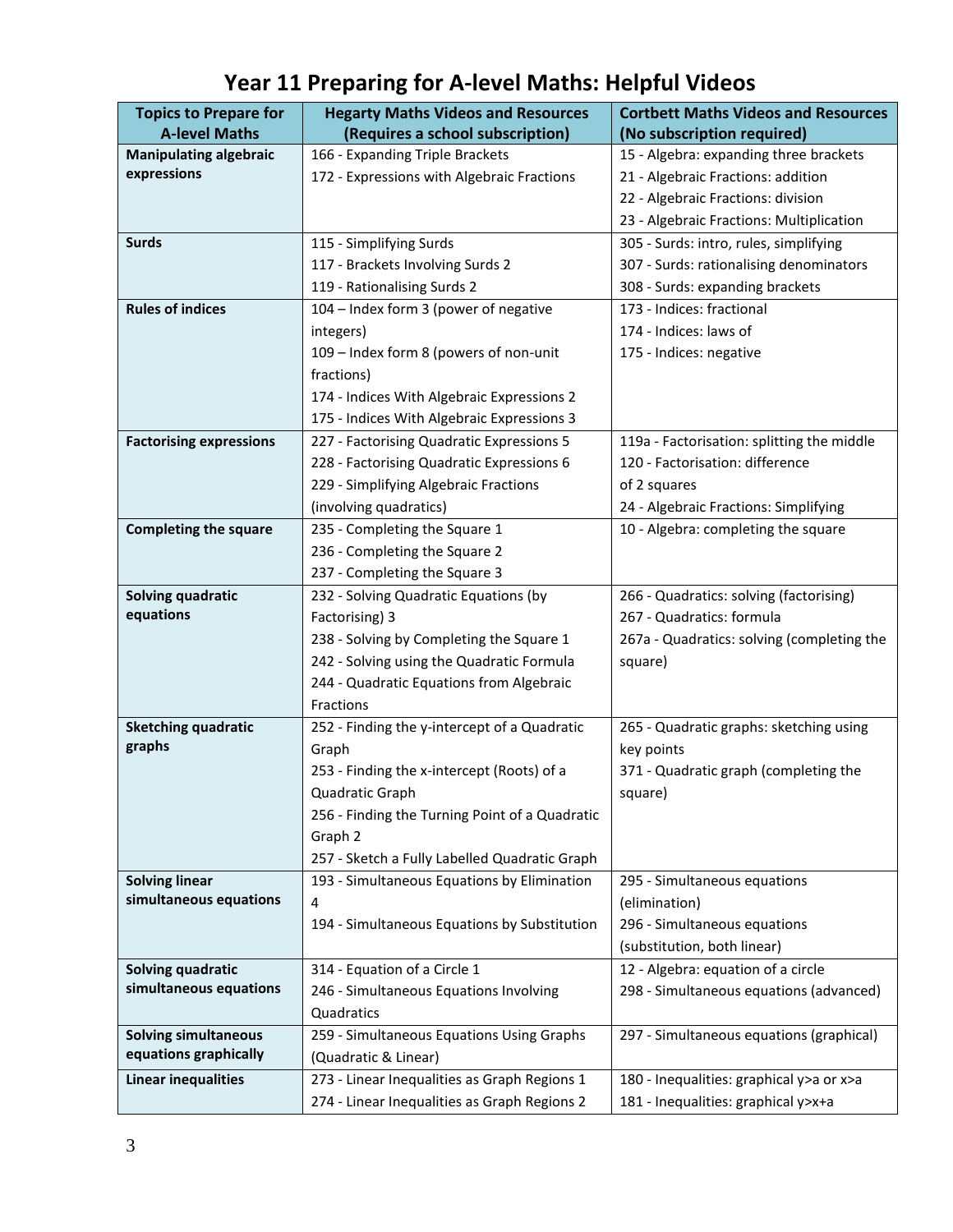|                               | 275 - Linear Inequalities as Graph Regions 3      | 182 - Inequalities: region                                  |
|-------------------------------|---------------------------------------------------|-------------------------------------------------------------|
| <b>Quadratic inequalities</b> | 277 - Solving Quadratic Inequalities              | 378 - Inequalities: quadratic                               |
| Sketching cubic and           | 298 - Cubic Graphs (from a Table of Values)       | 344 - Types of graph: cubics                                |
| reciprocal graphs             | 299 - Cubic Graphs (Recognising)                  | 346 - Types of graph: reciprocal                            |
|                               | 300 - Reciprocal Graphs 1                         |                                                             |
| <b>Translating graphs</b>     | 307 - Graph Transformations 1 f(x)+a              | 323 - Transformations of graphs                             |
|                               | 308 - Graph Transformations 2 f(x+a)              |                                                             |
| <b>Straight line graphs</b>   | 210 - Straight Lines Graphs 5                     | 194 - Linear graphs: find equation of a                     |
|                               | 213 - Straight Lines Graphs 8                     | line                                                        |
|                               |                                                   | 195 - Linear graphs: equation through                       |
|                               |                                                   | 2 points                                                    |
| <b>Parallel and</b>           | 214 - Straight Line Graphs (Parallel)             | 196 - Linear graphs: parallel lines                         |
| perpendicular lines           | 216 - Straight Line Graphs (Perpendicular) 2      | 197 - Linear graphs: perpendicular lines                    |
|                               | 320 - Circle Normals and Tangents                 | 372 - Equation of a Tangent to a Circle                     |
| <b>Pythagoras' Theorem</b>    | 506 - 3D Pythagoras 2                             | 259 - Pythagoras: 3D                                        |
|                               | 501 - Pythagoras (Applied) 1                      | 260 - Pythagoras: rectangles/isosceles                      |
|                               | 502 - Pythagoras (Applied) 2                      | triangles                                                   |
|                               |                                                   | 263 - Pythagoras: distance points                           |
| <b>Direct and inverse</b>     | 344 - Algebraic Direct Proportion 2               | 254 - Proportion: direct                                    |
| proportion                    | 346 - Algebraic Inverse Proportion 1              | 255 - Proportion: inverse                                   |
| <b>Circle theorems</b>        | 604 - Circle Theorems (Multi Step) 1              | 64 - Circle theorems - theorems                             |
|                               | 605 - Circle Theorems (Multi Step) 2              | 65 - Circle theorems - examples                             |
|                               | 606 - Circle Theorems (Multi Step) 3              |                                                             |
| <b>Trigonometry</b>           | 585 - 3D Trigonometry 5                           | 332 - Trigonometry: 3D                                      |
|                               | 303 - Sine Graph                                  | 338 - Trigonometry: Sine graph                              |
|                               | 304 - Cosine Graph                                | 339 - Trigonometry: Cosine graph                            |
|                               | 305 - Tangent Graph                               | 340 - Trigonometry: Tangent graph                           |
|                               | 521 - Sine Rule (Find Side) 1                     | 333 - Trigonometry: sine rule (sides)                       |
|                               | 523 - Sine Rule (Find Angle) 1                    | 334 - Trigonometry: sine rule (angles)                      |
|                               | 525 - Singe Rule (Ambiguous Case)                 | 334a - Trigonometry: sine rule (ambiguous                   |
|                               | 527 - Cosine Rule (Find Side) 1                   | case)                                                       |
|                               | 529 - Cosine Rule (Find Angle) 1                  | 335 - Trigonometry: cosine rule (sides)                     |
|                               |                                                   | 336 - Trigonometry: cosine rule (angles)                    |
| <b>Rearranging equations</b>  | 186 - Solve Equations With x on Both Sides 3      | 111 - Equations: involving fractions                        |
|                               | 187 - Solve Equations With Algebraic<br>Fractions | 112 - Equations: fractional advanced                        |
| Volume and surface area       |                                                   | 112 - Equations: cross multiplication<br>359 - Volume: cone |
| of 3D shapes                  | 576 - Cones (Volume) 1<br>578 - Frustums (Volume) | 360 - Volume: pyramid                                       |
|                               | 579 - Rectangular Based Pyramids (Volume)         | 360a - Volume: Frustum                                      |
|                               | 580 - Spheres (Volume) 1                          | 361 - Volume: sphere                                        |
|                               |                                                   | 313 - Surface area: sphere                                  |
|                               |                                                   | 314 - Surface area: cone                                    |
|                               |                                                   | 315 - Surface area: cylinders                               |
| Area under a graph and        | 892 - Area Under a Curve 2                        | 389 - Area under a Graph                                    |
| gradients                     | 893 - Area Under a Curve 3                        | 390a - Instantaneous Rate of Change                         |
|                               | 889 - Gradient at a Point on a Curve              |                                                             |
|                               | 890 - Instantaneous Rate of Change                |                                                             |
|                               |                                                   |                                                             |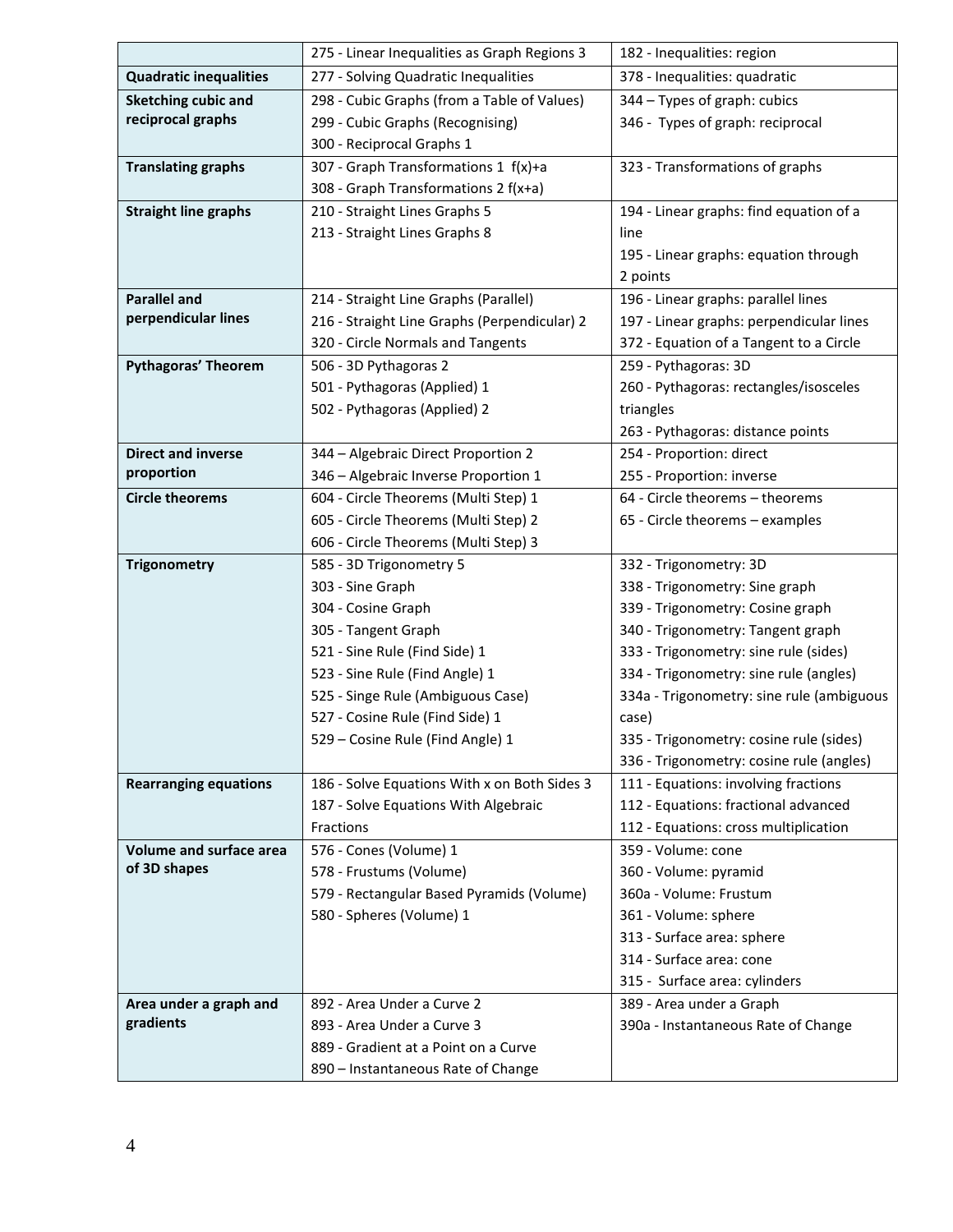### **CONTENTS**

| Chapter 1 | Removing brackets                 | page | 4  |
|-----------|-----------------------------------|------|----|
| Chapter 2 | Linear equations                  |      | 6  |
| Chapter 3 | Simultaneous equations            |      | 10 |
| Chapter 4 | Factorising                       |      | 12 |
| Chapter 5 | Change the subject of the formula |      | 15 |
| Chapter 6 | Solving quadratic equations       |      | 18 |
| Chapter 7 | Indices                           |      | 20 |
| Chapter 8 | Surds                             |      | 23 |
| Chapter 9 | Straight lines                    |      | 25 |
|           | Solutions to the exercises        |      | 29 |
|           |                                   |      |    |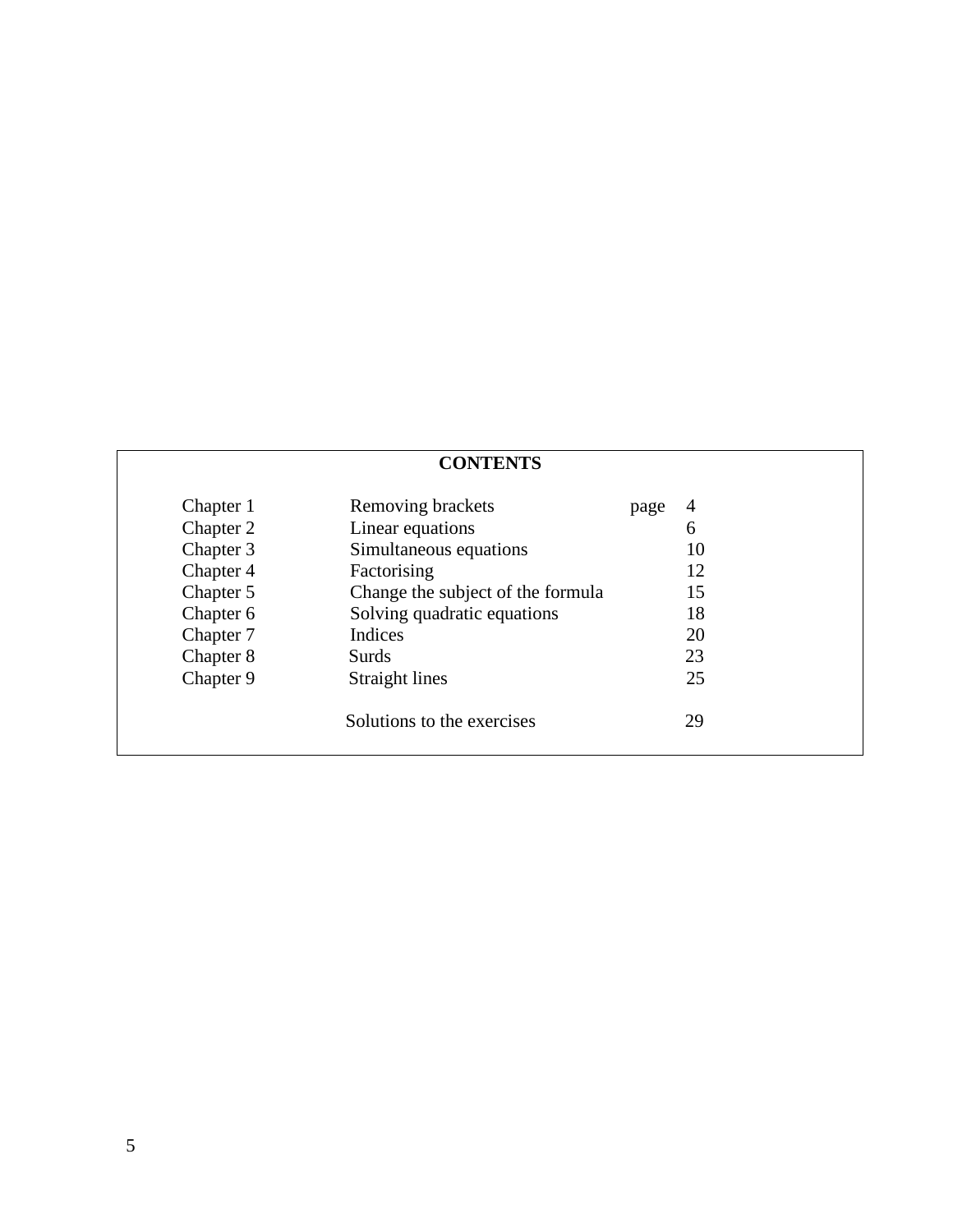# **Chapter 1: REMOVING BRACKETS**

To remove a single bracket, we multiply every term in the bracket by the number or the expression on the outside:

### **Examples**

1) 
$$
3(x + 2y) = 3x + 6y
$$
  
\n2)  $2(2x-3) = (-2)(2x) + (-2)(-3)$   
\n $= -4x + 6$ 

To expand two brackets, we must multiply everything in the first bracket by everything in the second bracket. We can do this in a variety of ways, including

- \* the smiley face method
- \* FOIL (Fronts Outers Inners Lasts)
- \* using a grid.

#### **Examples**:

1)  $(x+1)(x+2) = x(x+2) + 1(x+2)$ 

$$
\frac{1}{2}
$$

$$
(x+1)(x+2) = x^2 + 2 + 2x + x
$$
  
= x<sup>2</sup> + 3x + 2

or

$$
\begin{array}{c|cc}\nx & 1 \\
x & x^2 & x \\
\hline\n2 & 2x & 2\n\end{array}
$$
\n
$$
(x+1)(x+2) = x^2 + 2x + x + 2
$$
\n
$$
= x^2 + 3x + 2
$$

$$
\begin{aligned} (x-2)(2x+3) &= x(2x+3) - 2(2x+3) \\ &= 2x^2 + 3x - 4x - 6 \\ &= 2x^2 - x - 6 \end{aligned}
$$

$$
(x-2)(2x+3) = 2x^2 - 6 + 3x - 4x = 2x^2 - x - 6
$$

or

or

$$
\begin{array}{|c|c|c|c|c|}\n\hline\n & x & -2 & (2x+3)(x-2) & = 2x^2 + 3x - 4x - 6 \\
\hline\n & 3 & 3x & -6 & 2x^2 - x - 6\n\end{array}
$$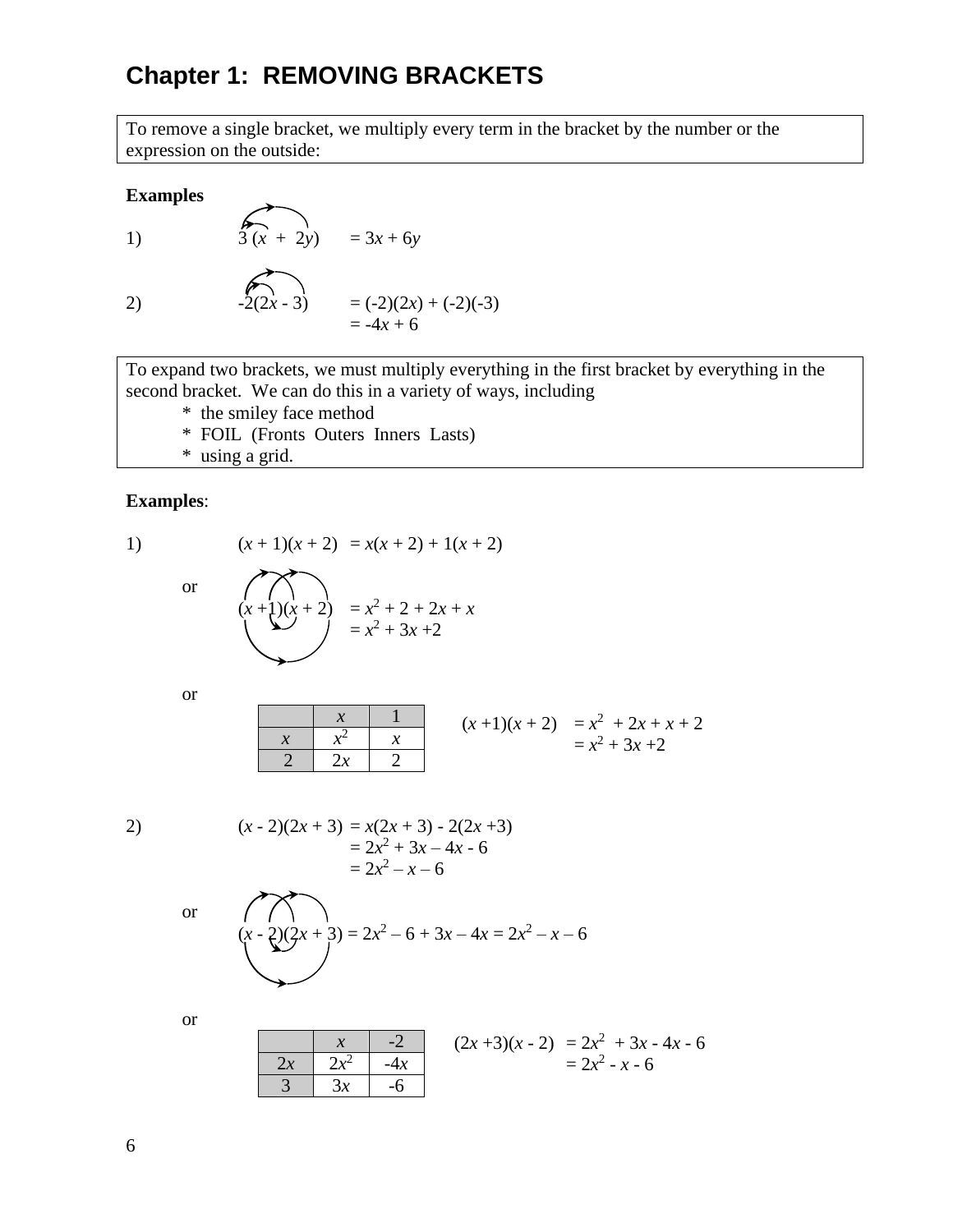**EXERCISE A** Multiply out the following brackets and simplify.

| 1.  | $7(4x + 5)$        |
|-----|--------------------|
| 2.  | $-3(5x - 7)$       |
| 3.  | $5a-4(3a-1)$       |
| 4.  | $4y + y(2 + 3y)$   |
| 5.  | $-3x - (x + 4)$    |
| б.  | $5(2x-1) - (3x-4)$ |
| 7.  | $(x+2)(x+3)$       |
| 8.  | $(t - 5)(t - 2)$   |
| 9.  | $(2x+3y)(3x-4y)$   |
| 10. | $4(x-2)(x+3)$      |
| 11. | $(2y-1)(2y+1)$     |
| 12. | $(3 + 5x)(4 - x)$  |
|     |                    |

# **Two Special Cases**

| <b>Perfect Square:</b>                         | <b>Difference of two squares:</b> |
|------------------------------------------------|-----------------------------------|
| $(x + a)^2 = (x + a)(x + a) = x^2 + 2ax + a^2$ | $(x - a)(x + a) = x^2 - a^2$      |
| $(2x-3)^2 = (2x-3)(2x-3) = 4x^2 - 12x + 9$     | $(x-3)(x+3) = x^2-3^2$            |
|                                                | $= x^2 - 9$                       |

| <b>EXERCISE B</b> | Multiply out |  |
|-------------------|--------------|--|
|                   |              |  |

| Ι. | $(x - 1)^2$ |
|----|-------------|
| 2. | $(3x+5)^2$  |

- 
- 3.  $(7x 2)^2$
- 4.  $(x+2)(x-2)$
- 5.  $(3x+1)(3x-1)$
- 6.  $(5y-3)(5y+3)$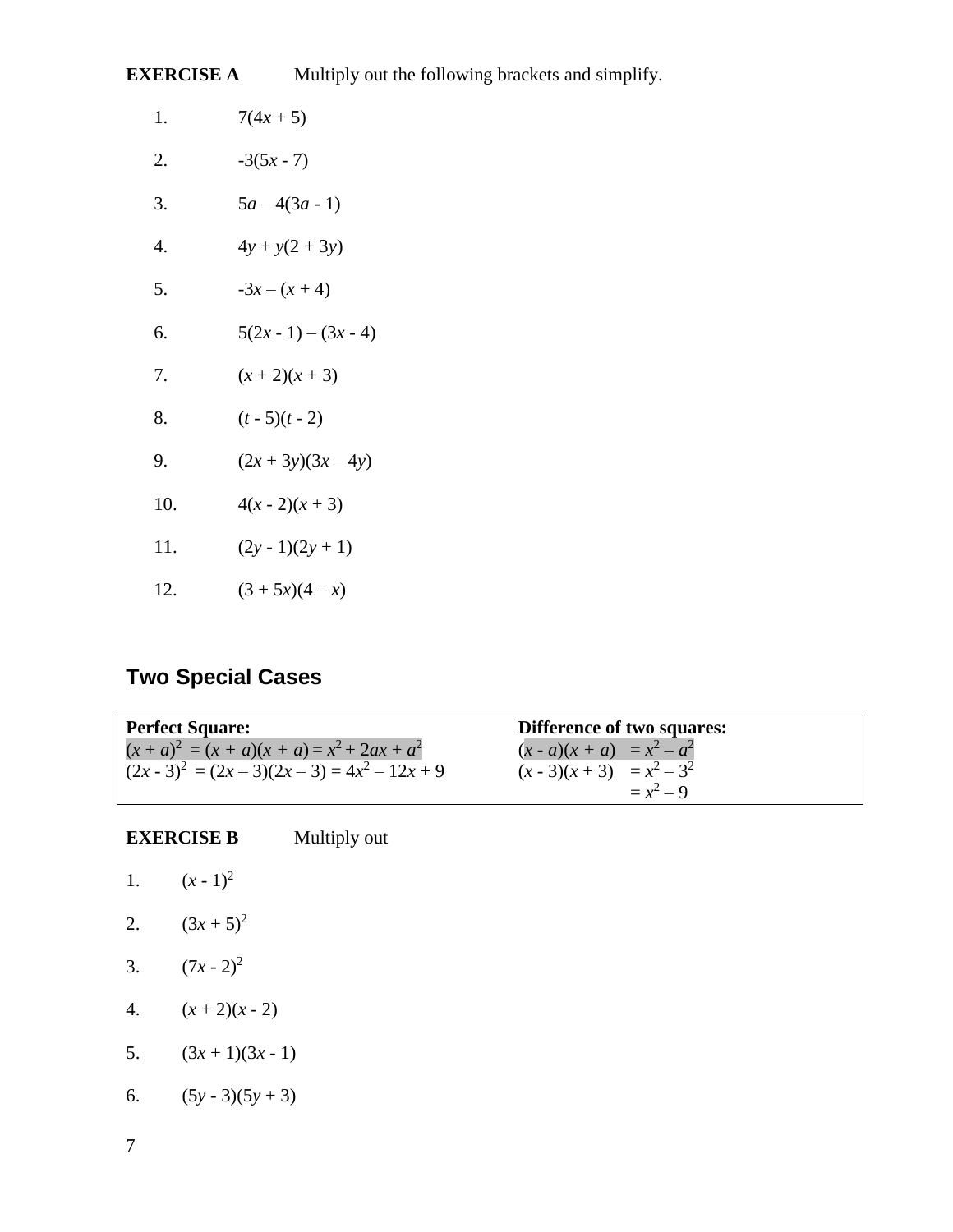# **Chapter 2: LINEAR EQUATIONS**

When solving an equation, you must remember that whatever you do to one side must also be done to the other. You are therefore allowed to

- add the same amount to both side
- subtract the same amount from each side
- multiply the whole of each side by the same amount
- divide the whole of each side by the same amount.

If the equation has unknowns on both sides, you should collect all the letters onto the same side of the equation.

If the equation contains brackets, you should start by expanding the brackets.

A linear equation is an equation that contains numbers and terms in *x*. A linear equation does not contain any  $x^2$  or  $x^3$  terms.

**Example 1**: Solve the equation  $64 - 3x = 25$ 

**Solution**: There are various ways to solve this equation. One approach is as follows:

| Step 1: Add 3x to both sides (so that the x term is positive): | $64 = 3x + 25$ |
|----------------------------------------------------------------|----------------|
| Step 2: Subtract 25 from both sides:                           | $39 = 3x$      |
| Step 3: Divide both sides by 3:                                | $13 = x$       |
| So the solution is $x = 13$ .                                  |                |

| <b>Example 2:</b> Solve the equation $6x + 7 = 5 - 2x$ .                                                                       |                    |
|--------------------------------------------------------------------------------------------------------------------------------|--------------------|
| <b>Solution:</b><br>Step 1: Begin by adding $2x$ to both sides<br>(to ensure that the $x$ terms are together on the same side) | $8x + 7 = 5$       |
| Step 2: Subtract 7 from each side:                                                                                             | $8x = -2$          |
| Step $3$ : Divide each side by 8:                                                                                              | $x = -\frac{1}{4}$ |

**Exercise A:** Solve the following equations, showing each step in your working:

1)  $2x + 5 = 19$  2)  $5x - 2 = 13$  3)  $11 - 4x = 5$ 

4)  $5-7x = -9$  5)  $11 + 3x = 8-2x$  6)  $7x + 2 = 4x - 5$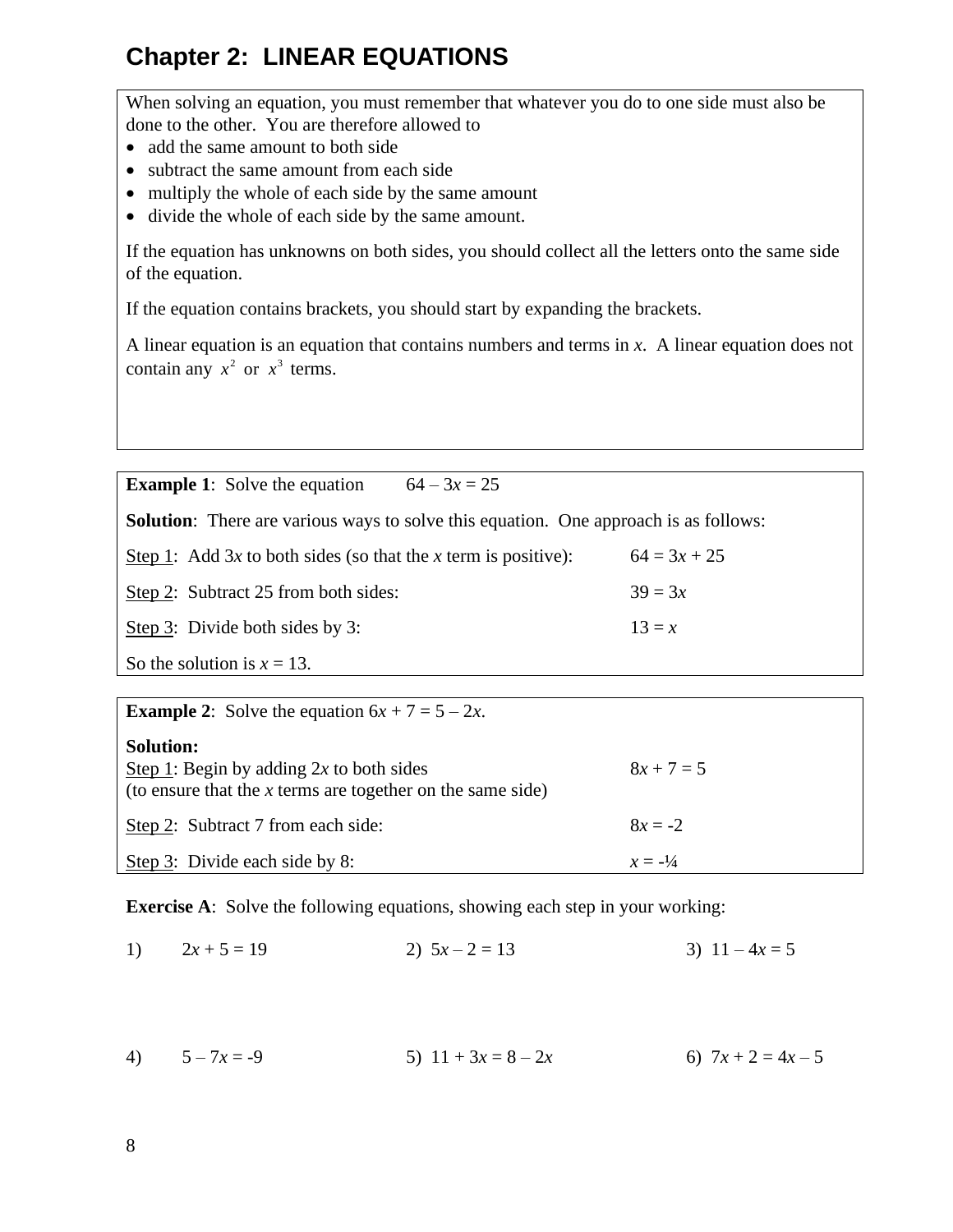| <b>Example 3:</b> Solve the equation                                      | $2(3x-2) = 20 - 3(x + 2)$ |  |
|---------------------------------------------------------------------------|---------------------------|--|
| Step 1: Multiply out the brackets:<br>(taking care of the negative signs) | $6x-4=20-3x-6$            |  |
| Step 2: Simplify the right hand side:                                     | $6x-4=14-3x$              |  |
| Step 3: Add 3x to each side:                                              | $9x-4=14$                 |  |
| Step 4: Add 4:                                                            | $9x = 18$                 |  |
| Step 5: Divide by 9:                                                      | $x=2$                     |  |

**Exercise B:** Solve the following equations.

1) 
$$
5(2x-4) = 4
$$
 2)  $4(2-x) = 3(x-9)$ 

3) 
$$
8-(x+3)=4
$$
 4)  $14-3(2x+3)=2$ 

### **EQUATIONS CONTAINING FRACTIONS**

When an equation contains a fraction, the first step is usually to multiply through by the denominator of the fraction. This ensures that there are no fractions in the equation.

**Example 4:** Solve the equation  $\frac{y}{2} + 5 = 11$ 2  $\frac{y}{-}$  + 5 = **Solution**: Step 1: Multiply through by 2 (the denominator in the fraction):  $y + 10 = 22$ Step 2: Subtract 10:  $y = 12$ **Example 5**: Solve the equation  $\frac{1}{3}(2x+1) = 5$ **Solution**: Step 1: Multiply by 3 (to remove the fraction)  $2x + 1 = 15$ Step 2: Subtract 1 from each side  $2x = 14$ Step 3: Divide by 2  $x = 7$ 

When an equation contains two fractions, you need to multiply by the lowest common denominator. This will then remove both fractions.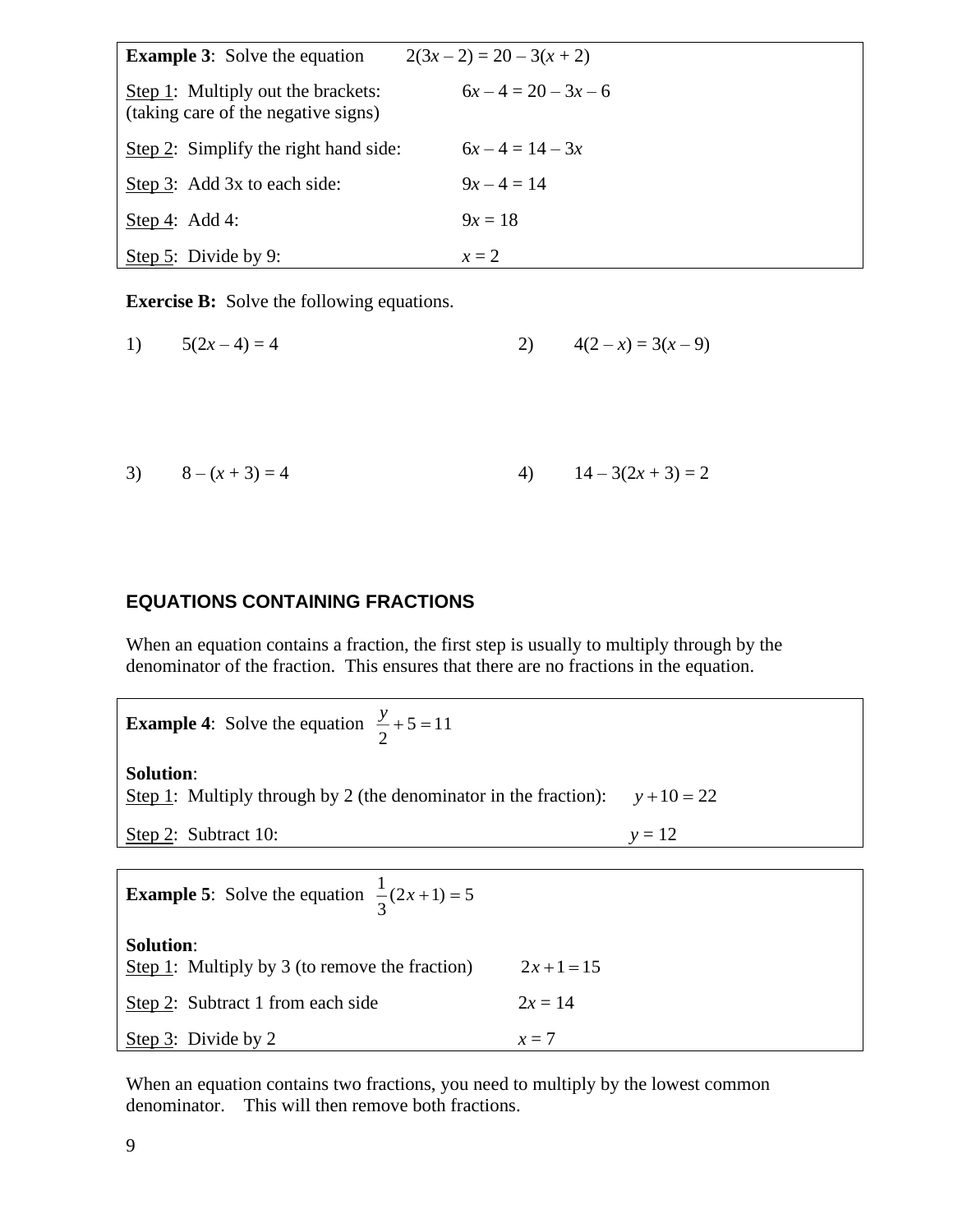| <b>Example 6:</b> Solve the equation $\frac{x+1}{4} + \frac{x+2}{5} = 2$  |                                                                            |  |  |
|---------------------------------------------------------------------------|----------------------------------------------------------------------------|--|--|
| <b>Solution:</b><br>Step 1: Find the lowest common denominator:<br>both 4 | The smallest number that<br>and 5 divide into is 20.                       |  |  |
| Step 2: Multiply both sides by the lowest common denominator              | $\frac{20(x+1)}{4} + \frac{20(x+2)}{5} = 40$                               |  |  |
| Step 3: Simplify the left hand side:                                      | $\frac{20(x+1)}{4} + \frac{20(x+2)}{5} = 40$<br>$5(x + 1) + 4(x + 2) = 40$ |  |  |
| Step 4: Multiply out the brackets:                                        | $5x + 5 + 4x + 8 = 40$                                                     |  |  |
| Step $5$ : Simplify the equation:                                         | $9x + 13 = 40$                                                             |  |  |
| Step 6: Subtract 13                                                       | $9x = 27$                                                                  |  |  |
| Step $7:$ Divide by 9:                                                    | $x=3$                                                                      |  |  |

| <b>Example 7:</b> Solve the equation $x + \frac{x-2}{x-2} = 2 - \frac{3-5x}{x-2}$               |                                                     |  |
|-------------------------------------------------------------------------------------------------|-----------------------------------------------------|--|
| <b>Solution:</b> The lowest number that 4 and 6 go into is 12. So we multiply every term by 12: |                                                     |  |
|                                                                                                 | $12x + \frac{12(x-2)}{4} = 24 - \frac{12(3-5x)}{6}$ |  |
| Simplify                                                                                        | $12x+3(x-2) = 24-2(3-5x)$                           |  |
| <b>Expand brackets</b>                                                                          | $12x+3x-6=24-6+10x$                                 |  |
| Simplify                                                                                        | $15x-6=18+10x$                                      |  |
| Subtract $10x$                                                                                  | $5x-6=18$                                           |  |
| Add 6                                                                                           | $5x = 24$                                           |  |
| Divide by 5                                                                                     | $x = 4.8$                                           |  |

**Exercise C**: Solve these equations

1) 
$$
\frac{1}{2}(x+3) = 5
$$
 2)  $\frac{2x}{3} - 1 = \frac{x}{3} + 4$ 

3) 
$$
\frac{y}{4} + 3 = 5 - \frac{y}{3}
$$
 4)  $\frac{x-2}{7} = 2 + \frac{3-x}{14}$ 

10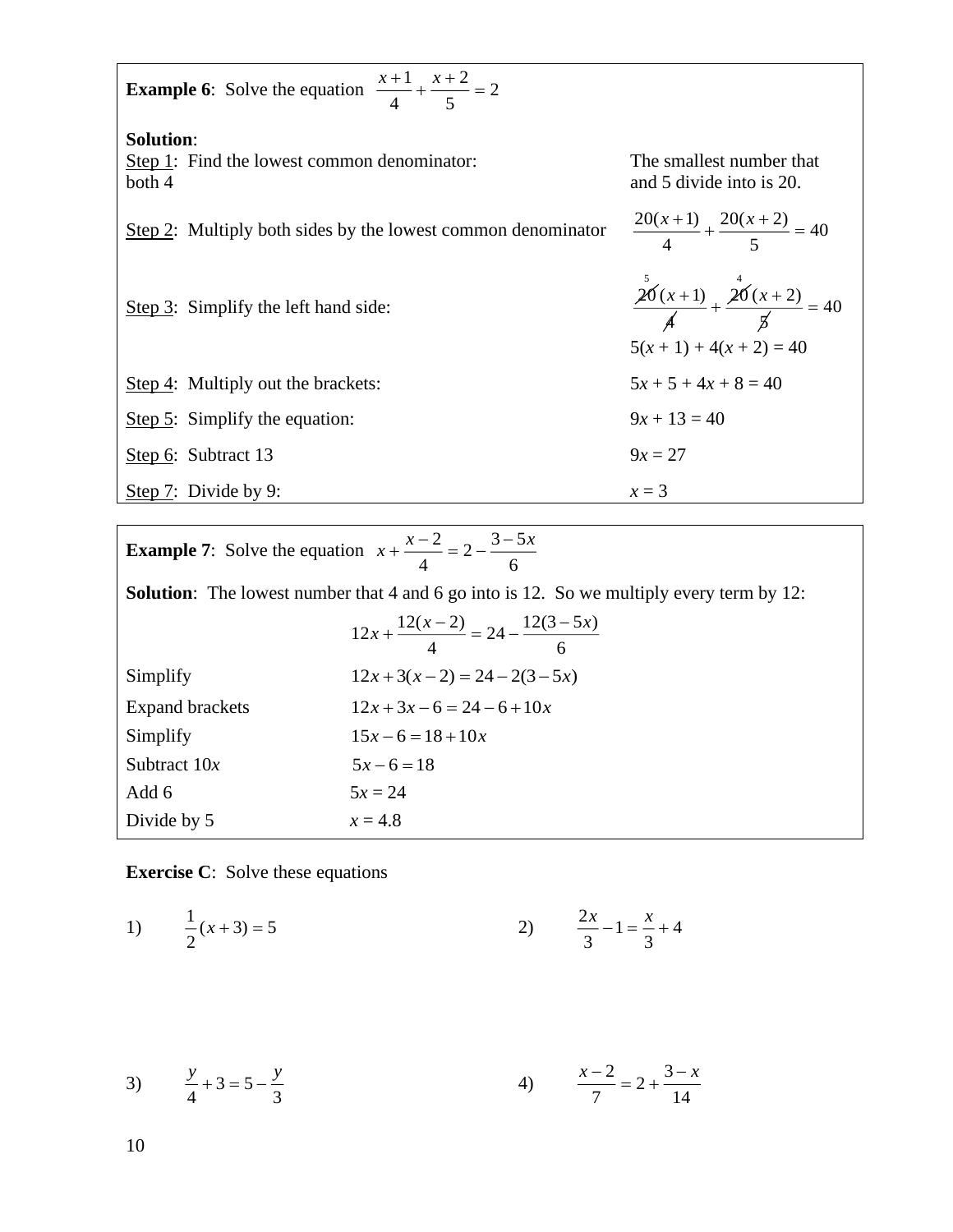**Exercise C (continued)**

5) 
$$
\frac{7x-1}{2} = 13 - x
$$
 6) 
$$
\frac{y-1}{2} + \frac{y+1}{3} = \frac{2y+5}{6}
$$

7) 
$$
2x + \frac{x-1}{2} = \frac{5x+3}{3}
$$
   
8)  $2 - \frac{5}{x} = \frac{10}{x} - 1$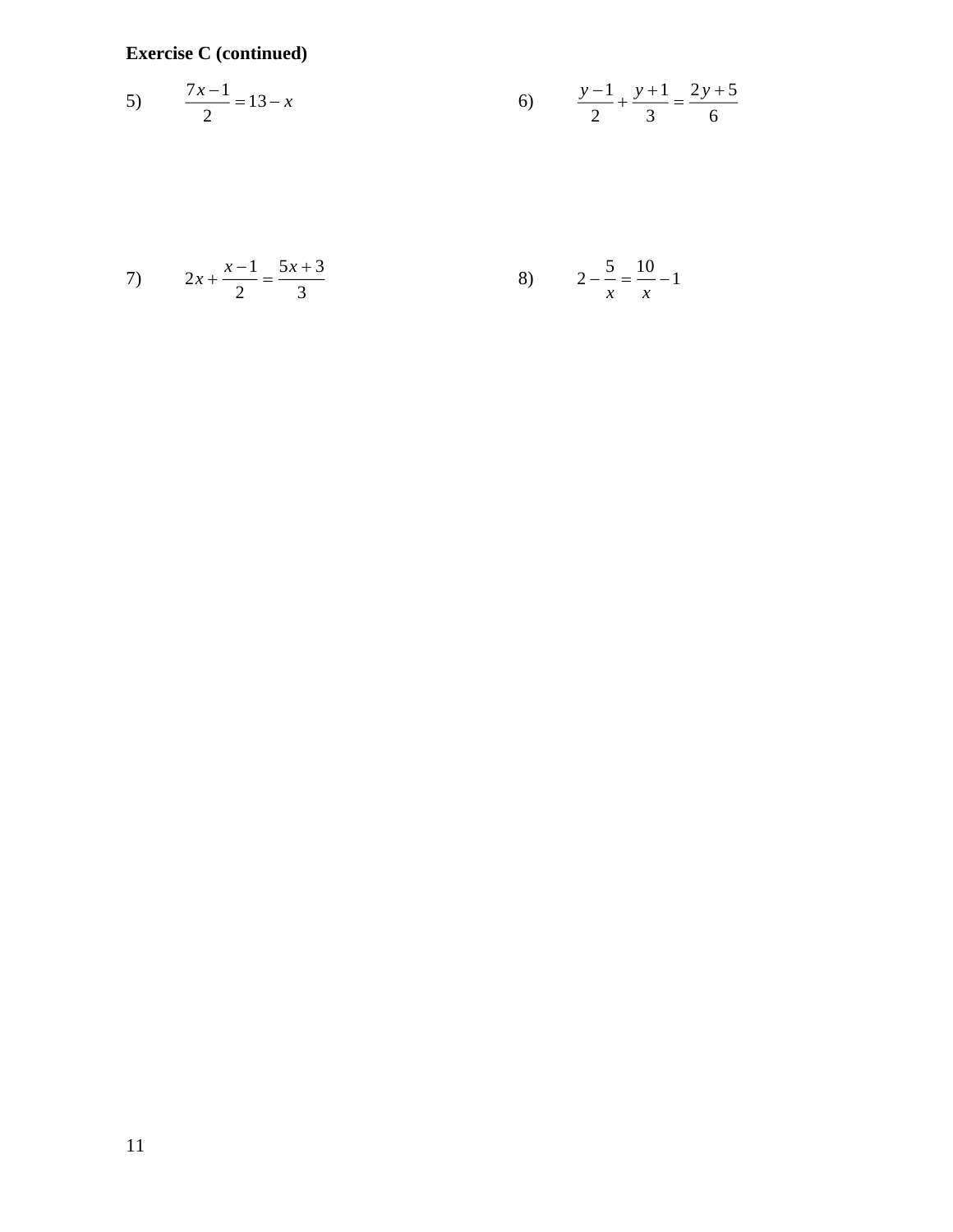# **Chapter 3: SIMULTANEOUS EQUATIONS**

An example of a pair of simultaneous equations is  $3x + 2y = 8$  ①  $5x + y = 11$  (2)

In these equations, *x* and *y* stand for two numbers. We can solve these equations in order to find the values of *x* and *y* by eliminating one of the letters from the equations.

In these equations it is simplest to eliminate *y*. We do this by making the coefficients of *y* the same in both equations. This can be achieved by multiplying equation  $\circledcirc$  by 2, so that both equations contain 2*y*:

> $3x + 2y = 8$  ①  $10x + 2y = 22$   $2 \times 2 = 3$

To eliminate the *y* terms, we subtract equation  $\circled{3}$  from equation  $\circled{0}$ . We get:  $7x = 14$ i.e.  $x = 2$ 

To find y, we substitute  $x = 2$  into one of the original equations. For example if we put it into  $\oslash$ :  $10 + y = 11$  $y = 1$ 

Therefore the solution is  $x = 2$ ,  $y = 1$ .

**Remember:** You can check your solutions by substituting both x and y into the original equations.

| <b>Example:</b> Solve | $2x + 5y = 16$ ① |  |
|-----------------------|------------------|--|
|                       | $3x-4y=1$ (2)    |  |

**Solution**: We begin by getting the same number of *x* or *y* appearing in both equation. We can get 20*y* in both equations if we multiply the top equation by 4 and the bottom equation by 5:

$$
8x + 20y = 64
$$
 ③  

$$
15x - 20y = 5
$$
 ④

As the SIGNS in front of 20*y* are DIFFERENT, we can eliminate the *y* terms from the equations by ADDING:

$$
23x = 69 \t 3+40
$$
  
i.e.  $x = 3$ 

Substituting this into equation  $\Phi$  gives:

 $6 + 5y = 16$  $5y = 10$ So...  $y = 2$ The solution is  $x = 3$ ,  $y = 2$ .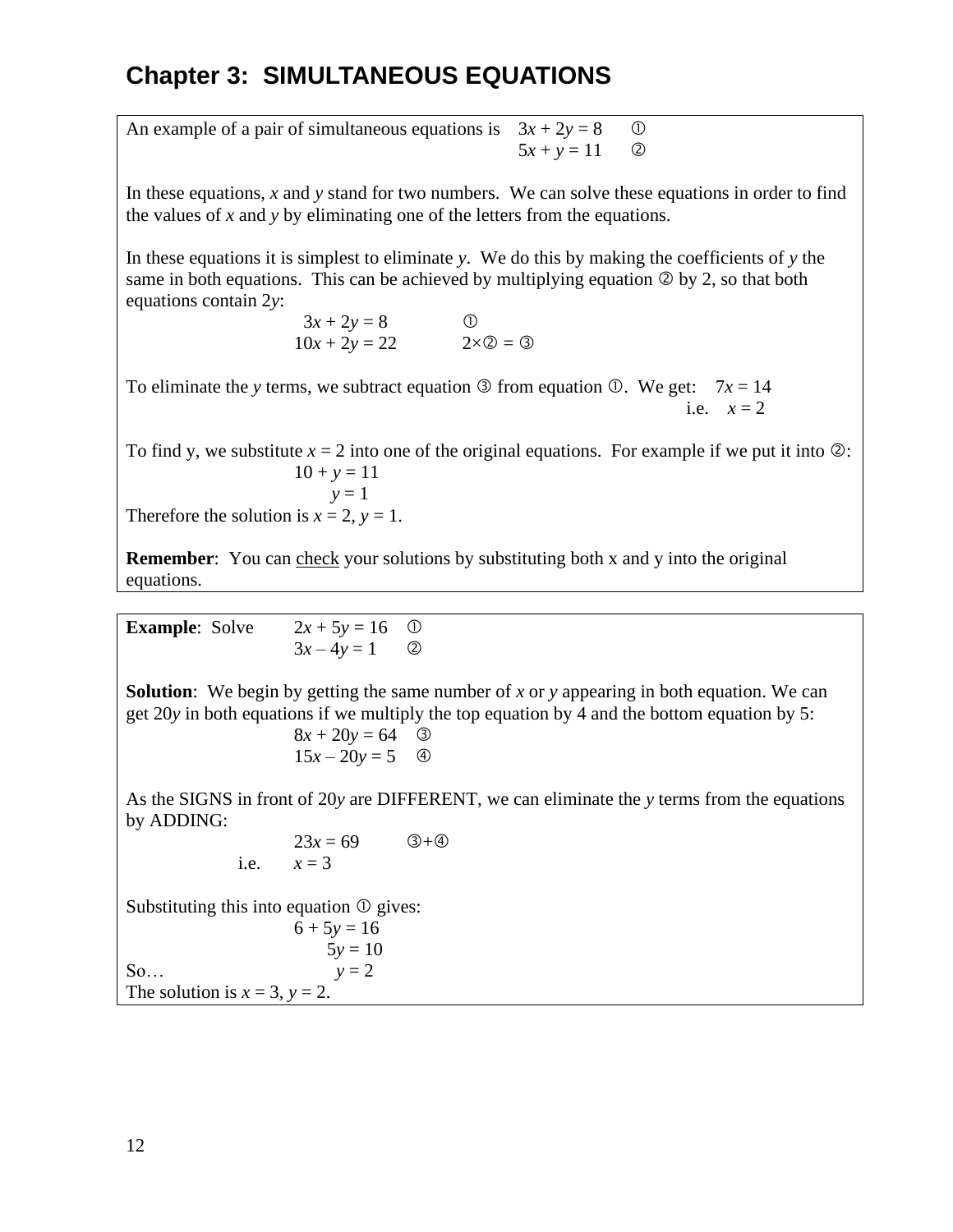### **Exercise**:

Solve the pairs of simultaneous equations in the following questions:

1) 
$$
x + 2y = 7
$$
  
  $3x + 2y = 9$   
2)  $x + 3y = 0$   
  $3x + 2y = -7$ 

3) 
$$
3x-2y = 4
$$
  
\n $2x + 3y = -6$   
\n4)  $9x-2y = 25$   
\n $4x-5y = 7$ 

5) 
$$
4a + 3b = 22
$$
  
\n $5a - 4b = 43$   
\n $2p + 5q = 14$   
\n $5a - 4b = 43$   
\n $5a - 4b = 43$   
\n $5a - 4b = 43$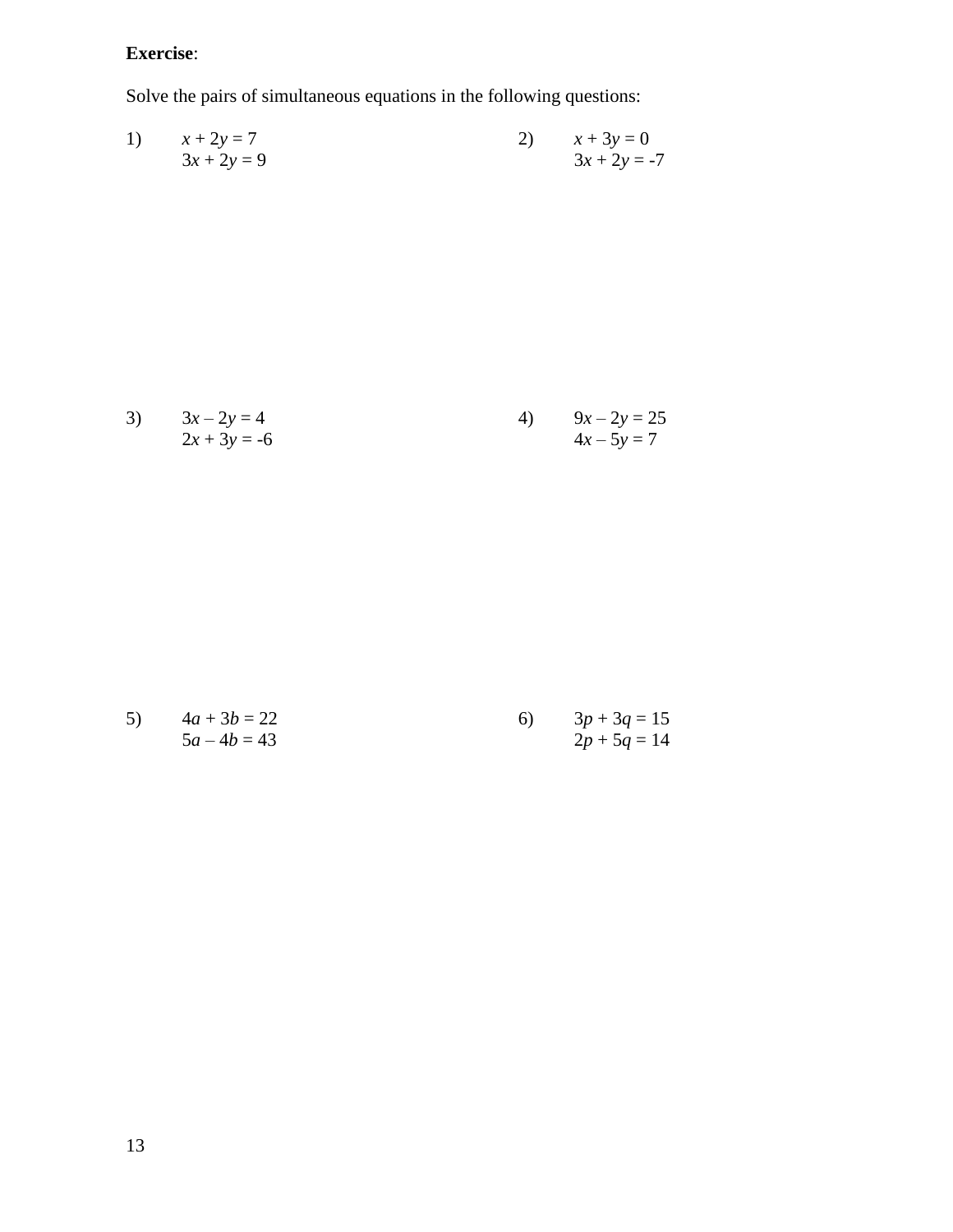# **Chapter 4: FACTORISING**

### **Common factors**

We can factorise some expressions by taking out a common factor.

| <b>Example 1:</b> | Factorise $12x - 30$                                                                                                                                  |
|-------------------|-------------------------------------------------------------------------------------------------------------------------------------------------------|
| <b>Solution:</b>  | 6 is a common factor to both 12 and 30. We can therefore factorise by taking 6<br>outside a bracket:<br>$12x-30=6(2x-5)$                              |
|                   |                                                                                                                                                       |
|                   | <b>Example 2:</b> Factorise $6x^2 - 2xy$                                                                                                              |
| <b>Solution:</b>  | 2 is a common factor to both 6 and 2. Both terms also contain an x.<br>So we factorise by taking $2x$ outside a bracket.<br>$6x^2 - 2xy = 2x(3x - y)$ |

|                  | <b>Example 3:</b> Factorise $9x^3y^2 - 18x^2y$                                                                                                                                                                                                            |
|------------------|-----------------------------------------------------------------------------------------------------------------------------------------------------------------------------------------------------------------------------------------------------------|
| <b>Solution:</b> | 9 is a common factor to both 9 and 18.<br>The highest power of x that is present in both expressions is $x^2$ .<br>There is also a y present in both parts.<br>So we factorise by taking $9x^2y$ outside a bracket:<br>$9x^3y^2 - 18x^2y = 9x^2y(xy - 2)$ |

|                  | <b>Example 4:</b> Factorise $3x(2x - 1) - 4(2x - 1)$                                                                                           |
|------------------|------------------------------------------------------------------------------------------------------------------------------------------------|
| <b>Solution:</b> | There is a common bracket as a factor.<br>So we factorise by taking $(2x - 1)$ out as a factor.<br>The expression factorises to $(2x-1)(3x-4)$ |

### **Exercise A**

Factorise each of the following

1) 
$$
3x + xy
$$
  
\n2)  $4x^2 - 2xy$   
\n3)  $pq^2 - p^2q$   
\n4)  $3pq - 9q^2$   
\n5)  $2x^3 - 6x^2$   
\n6)  $8a^5b^2 - 12a^3b^4$ 

7) 
$$
5y(y-1) + 3(y-1)
$$

14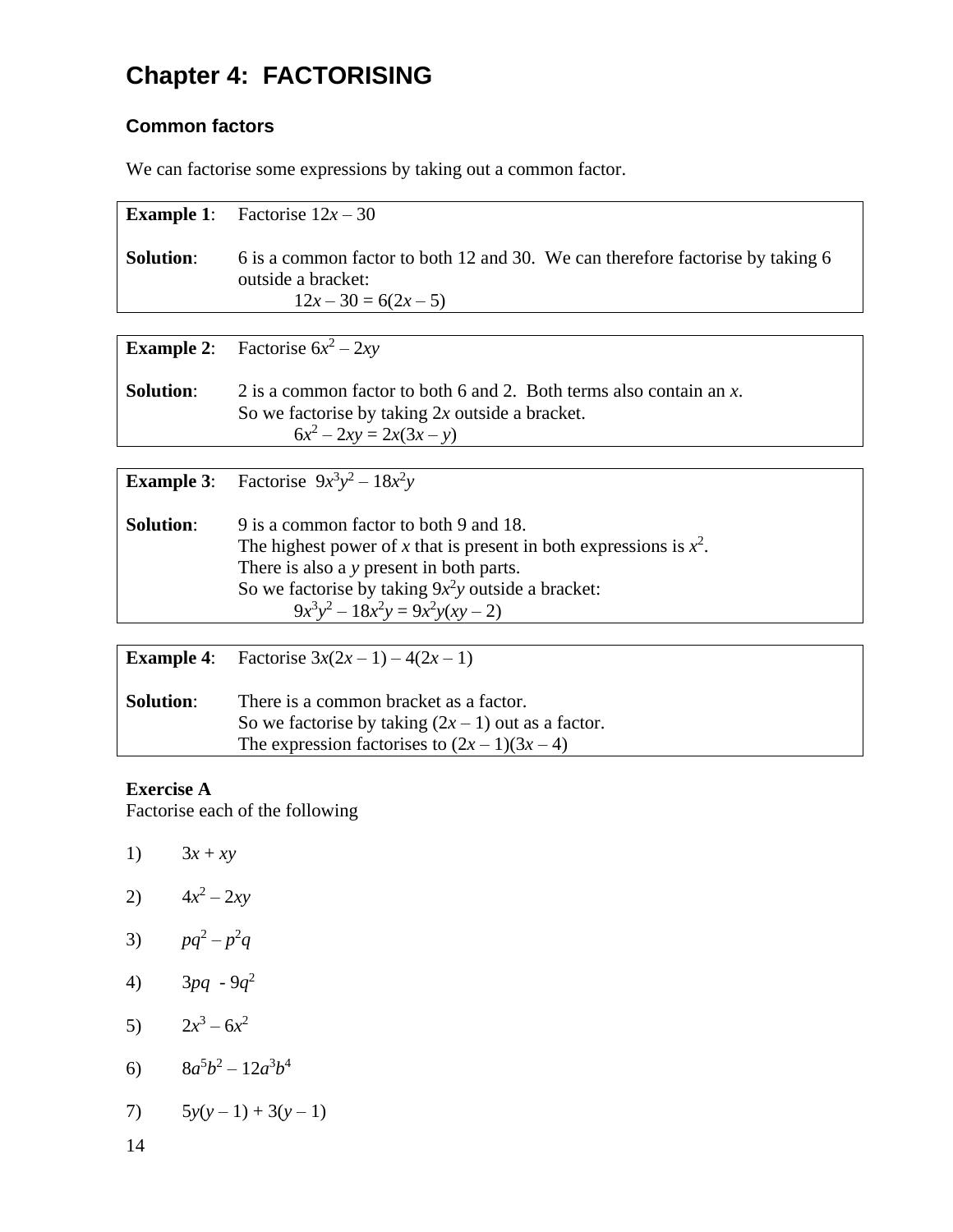### **Factorising quadratics**

**Simple quadratics: Factorising quadratics of the form**  $x^2 + bx + c$ The method is: Step 1: Form two brackets  $(x \dots)(x \dots)$ Step 2: Find two numbers that multiply to give *c* and add to make *b*. These two numbers get written at the other end of the brackets.

**Example 1**: Factorise  $x^2 - 9x - 10$ .

**Solution**: We need to find two numbers that multiply to make -10 and add to make -9. These numbers are -10 and 1. Therefore  $x^2 - 9x - 10 = (x - 10)(x + 1)$ .

**General quadratics: Factorising quadratics of the form**  $ax^2 + bx + c$ 

The method is:

Step 1: Find two numbers that multiply together to make *ac* and add to make *b*.

Step 2: Split up the *bx* term using the numbers found in step 1.

Step 3: Factorise the front and back pair of expressions as fully as possible.

Step 4: There should be a common bracket. Take this out as a common factor.

**Example 2:** Factorise  $6x^2 + x - 12$ .

**Solution**: We need to find two numbers that multiply to make  $6 \times -12 = -72$  and add to make 1. These two numbers are -8 and 9.

Therefore, 
$$
6x^2 + x - 12 = 6x^2 - 8x + 9x - 12
$$
  
=  $2x(3x - 4) + 3(3x - 4)$   
=  $(3x - 4)(2x + 3)$ 

(the two brackets must be identical)

**Difference of two squares: Factorising quadratics of the form**  $x^2 - a^2$ 

Remember that  $x^2 - a^2 = (x + a)(x - a)$ .

Therefore:  $x^{2} - 9 = x^{2} - 3^{2} = (x + 3)(x - 3)$  $16x^{2} - 25 = (2x)^{2} - 5^{2} = (2x + 5)(2x - 5)$ 

| Also notice that: | $2x^{2}-8=2(x^{2}-4)=2(x+4)(x-4)$                  |
|-------------------|----------------------------------------------------|
| and               | $3x^3 - 48xy^2 = 3x(x^2 - 16y^2) = 3x(x+4y)(x-4y)$ |

### **Factorising by pairing**

We can factorise expressions like  $2x^2 + xy - 2x - y$  using the method of factorising by pairing:  $2x^2$ *z* (*factorise front and back pairs, ensuring both* brackets are identical)  $=(2x + y)(x - 1)$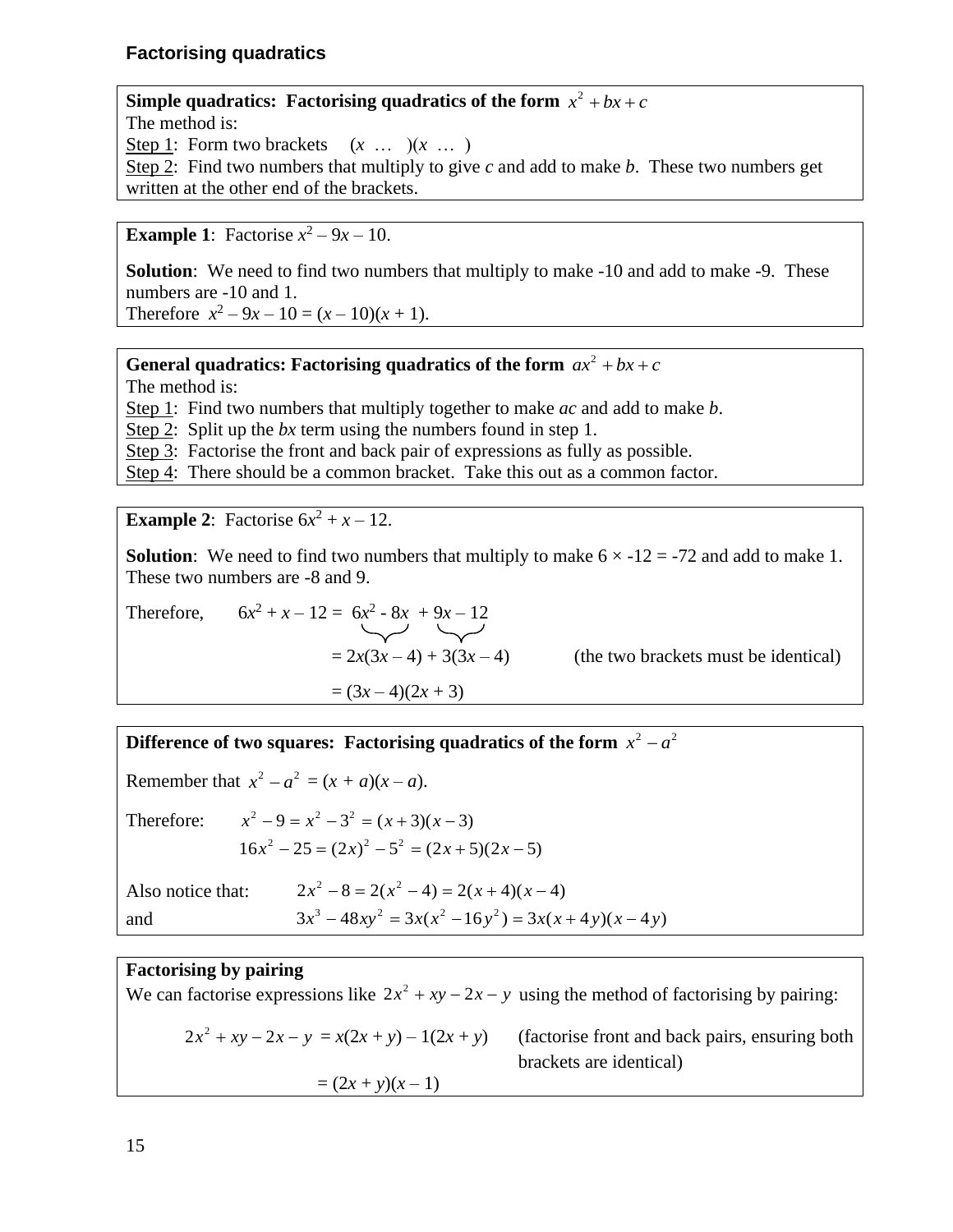### **Exercise B**

Factorise

- 1)  $x^2 x 6$
- 2)  $x^2 + 6x 16$
- 3)  $2x^2 + 5x + 2$
- 4)  $2x^2 3x$  (factorise by taking out a common factor)
- 5)  $3x^2 + 5x - 2$
- 6)  $2y^2 + 17y + 21$
- $7y^2 10y + 3$
- 8)  $10x^2 + 5x 30$
- 9)  $4x^2 25$
- 10)  $x^2 3x xy + 3y^2$
- 11)  $4x^2 12x + 8$
- 12)  $16m^2 81n^2$
- 13)  $4y^3 9a^2y$
- 14)  $8(x+1)^2 2(x+1) 10$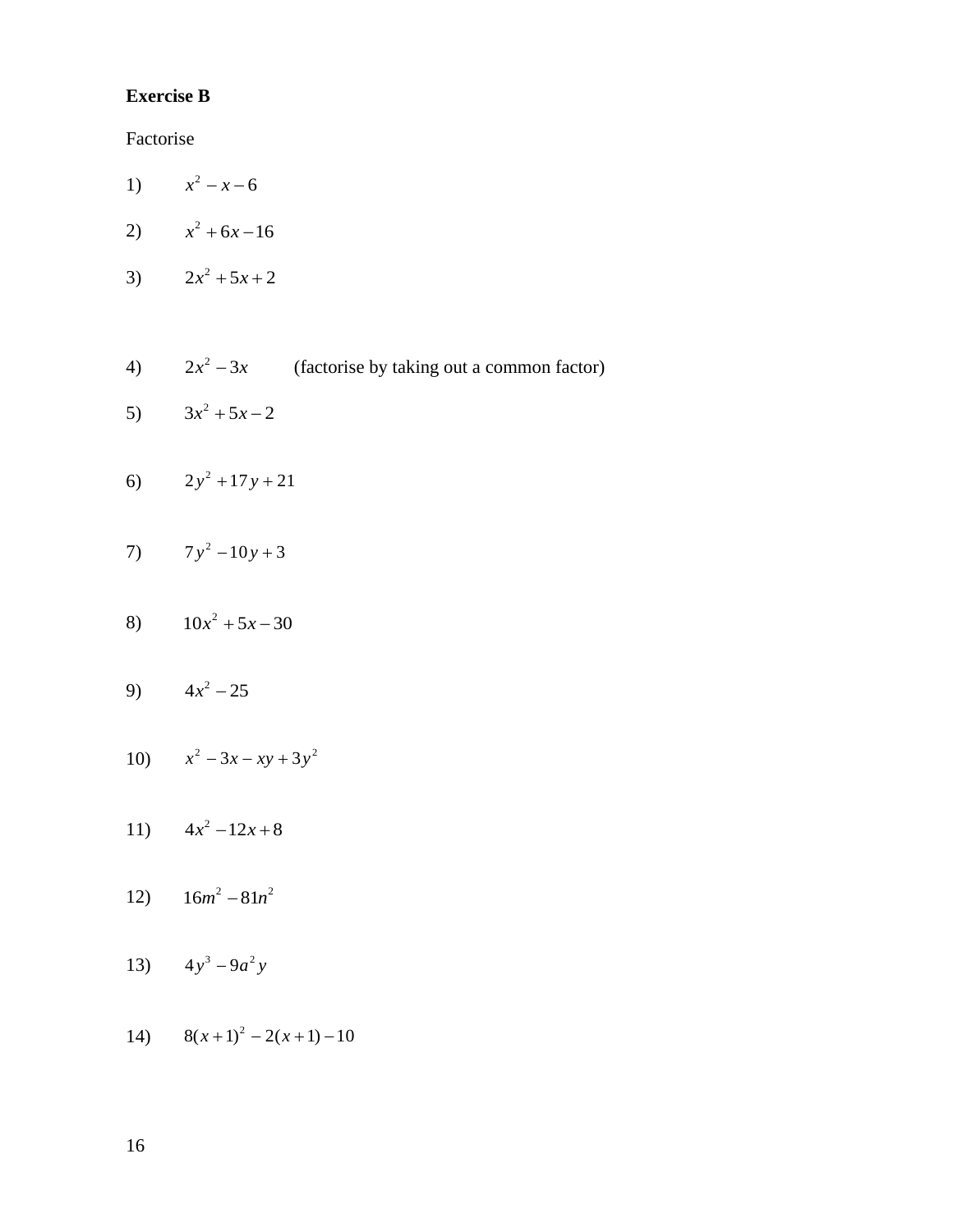# **Chapter 5: CHANGING THE SUBJECT OF A FORMULA**

We can use algebra to change the subject of a formula. Rearranging a formula is similar to solving an equation – we must do the same to both sides in order to keep the equation balanced.

**Example 1:** Make *x* the subject of the formula  $y = 4x + 3$ . **Solution:**  $y = 4x + 3$ <br> **Subtract 3 from both sides:**  $y - 3 = 4x$ Subtract 3 from both sides: Divide both sides by 4; 3 4  $\frac{y-3}{x} = x$ So  $x = \frac{y-3}{1}$ 4  $x = \frac{y-3}{y}$  is the same equation but with *x* the subject.

|                                                      | <b>Example 2:</b> Make x the subject of $y = 2 - 5x$  |                              |                                |
|------------------------------------------------------|-------------------------------------------------------|------------------------------|--------------------------------|
| <b>Solution:</b>                                     | Notice that in this formula the $x$ term is negative. | $y = 2 - 5x$                 |                                |
| Add $5x$ to both sides<br>Subtract y from both sides |                                                       | $y + 5x = 2$<br>$5x = 2 - y$ | (the $x$ term is now positive) |
| Divide both sides by 5                               |                                                       | $x = \frac{2-y}{5}$          |                                |

| <b>Example 3:</b> The formula $C = \frac{5(F-32)}{9}$ is used to convert between $\degree$ Fahrenheit and $\degree$ |                         |                             |
|---------------------------------------------------------------------------------------------------------------------|-------------------------|-----------------------------|
| Celsius.                                                                                                            |                         |                             |
| We can rearrange to make $F$ the subject.                                                                           |                         |                             |
|                                                                                                                     | $C = \frac{5(F-32)}{9}$ |                             |
| Multiply by 9                                                                                                       | $9C = 5(F - 32)$        | (this removes the fraction) |
| Expand the brackets                                                                                                 | $9C = 5F - 160$         |                             |
| Add 160 to both sides                                                                                               | $9C+160=5F$             |                             |
| Divide both sides by 5                                                                                              | $\frac{9C+160}{5} = F$  |                             |
| Therefore the required rearrangement is $F = \frac{9C + 160}{5}$ .                                                  |                         |                             |

### **Exercise A**

Make *x* the subject of each of these formulae:

1)  $y = 7x - 1$ 5 4  $y = \frac{x}{x}$  $=\frac{x+}{}$ 

3) 
$$
4y = \frac{x}{3} - 2
$$
 4)  $y = \frac{4(3x - 5)}{9}$ 

17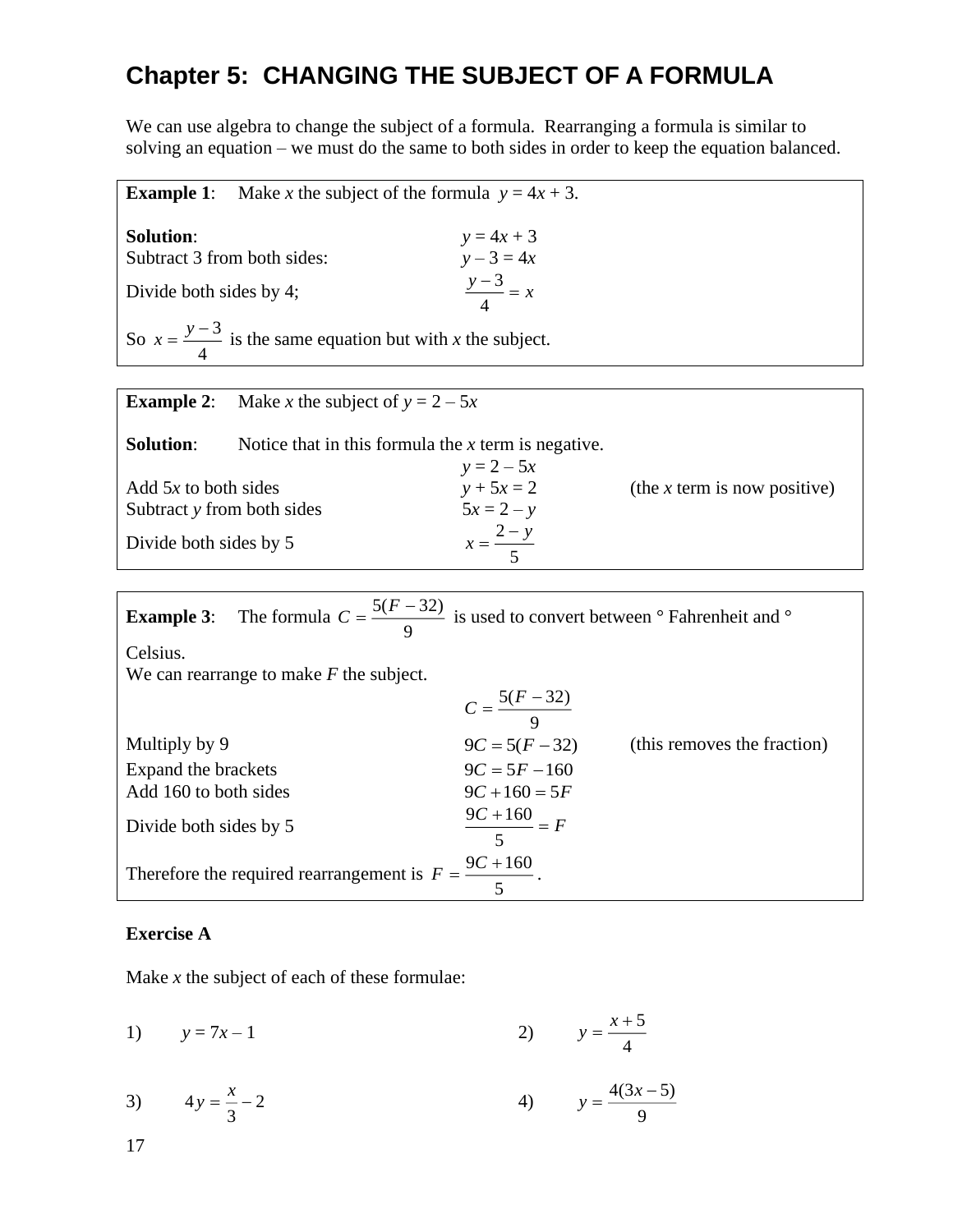### **Rearranging equations involving squares and square roots**

| <b>Example 4:</b> Make x the subject of $x^2 + y^2 = w^2$ |                                                                                         |  |  |
|-----------------------------------------------------------|-----------------------------------------------------------------------------------------|--|--|
| <b>Solution:</b>                                          | $x^{2} + y^{2} = w^{2}$                                                                 |  |  |
| Subtract $y^2$ from both sides:                           | $x^{2} = w^{2} - y^{2}$ (this isolates the term involving x)                            |  |  |
| Square root both sides:                                   | $x = \pm \sqrt{w^2 - y^2}$                                                              |  |  |
| answer any more.                                          | Remember that you can have a positive or a negative square root. We cannot simplify the |  |  |
|                                                           |                                                                                         |  |  |

| <b>Example 5:</b> Make <i>a</i> the subject of the formula $t = \frac{1}{4} \sqrt{\frac{5a}{h}}$ |                                       |
|--------------------------------------------------------------------------------------------------|---------------------------------------|
| <b>Solution:</b>                                                                                 | $t = \frac{1}{4} \sqrt{\frac{5a}{h}}$ |
| Multiply by 4                                                                                    | $4t = \sqrt{\frac{5a}{h}}$            |
| Square both sides                                                                                | $16t^2 = \frac{5a}{h}$                |
| Multiply by $h$ :                                                                                | $16t^2h = 5a$                         |
| Divide by 5:                                                                                     | $\frac{16t^2h}{5} = a$                |

### **Exercise B:**

Make *t* the subject of each of the following

1) 
$$
P = \frac{wt}{32r}
$$
 2) 
$$
P = \frac{wt^2}{32r}
$$

$$
V = \frac{1}{3}\pi t^2 h
$$

$$
5) \t Pa = \frac{w(v-t)}{g} \t 6) \t r = a + bt^2
$$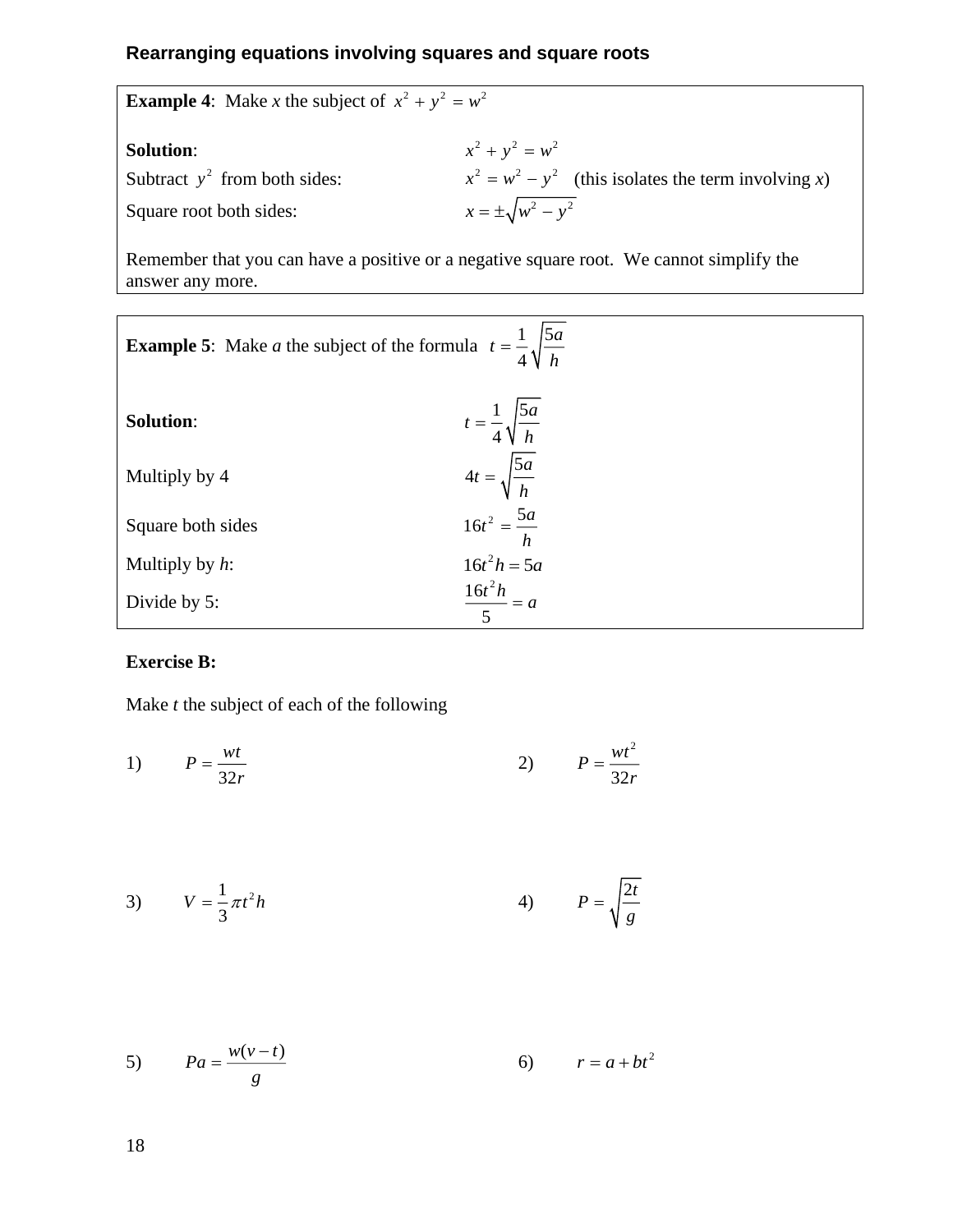### **More difficult examples**

Sometimes the variable that we wish to make the subject occurs in more than one place in the formula. In these questions, we collect the terms involving this variable on one side of the equation, and we put the other terms on the opposite side.

| Make <i>t</i> the subject of the formula $a - xt = b + yt$<br><b>Example 6:</b> |                                |
|---------------------------------------------------------------------------------|--------------------------------|
| <b>Solution:</b>                                                                | $a - xt = b + yt$              |
| Start by collecting all the t terms on the right hand side:                     |                                |
| Add xt to both sides:                                                           | $a = b + yt + xt$              |
| Now put the terms without a t on the left hand side:                            |                                |
| Subtract <i>b</i> from both sides:                                              | $a-b = yt + xt$                |
| Factorise the RHS:                                                              | $a-b = t(y + x)$               |
| Divide by $(y + x)$ :                                                           | $\frac{a-b}{a} = t$<br>$y + x$ |
| So the required equation is                                                     | $t=\frac{a-b}{a}$<br>$y + x$   |

| <b>Example 7:</b> Make <i>W</i> the subject of the formula $T - W = \frac{Wa}{m}$ |  |  |
|-----------------------------------------------------------------------------------|--|--|
|                                                                                   |  |  |

**Solution**: This formula is complicated by the fractional term. We begin by removing the fraction:

| Multiply by $2b$ :              | $2bT - 2bW = Wa$       |                           |
|---------------------------------|------------------------|---------------------------|
| Add 2bW to both sides:          | $2bT = Wa + 2bW$       | (this collects the $W$ 's |
| together)                       |                        |                           |
| Factorise the RHS:              | $2bT = W(a + 2b)$      |                           |
| Divide both sides by $a + 2b$ : | $W = \frac{2bT}{a+2b}$ |                           |

### **Exercise C**

Make *x* the subject of these formulae:

1) 
$$
ax+3=bx+c
$$
 2)  $3(x+a)=k(x-2)$ 

3) 
$$
y = \frac{2x+3}{5x-2}
$$
 4)  $\frac{x}{a} = 1 + \frac{x}{b}$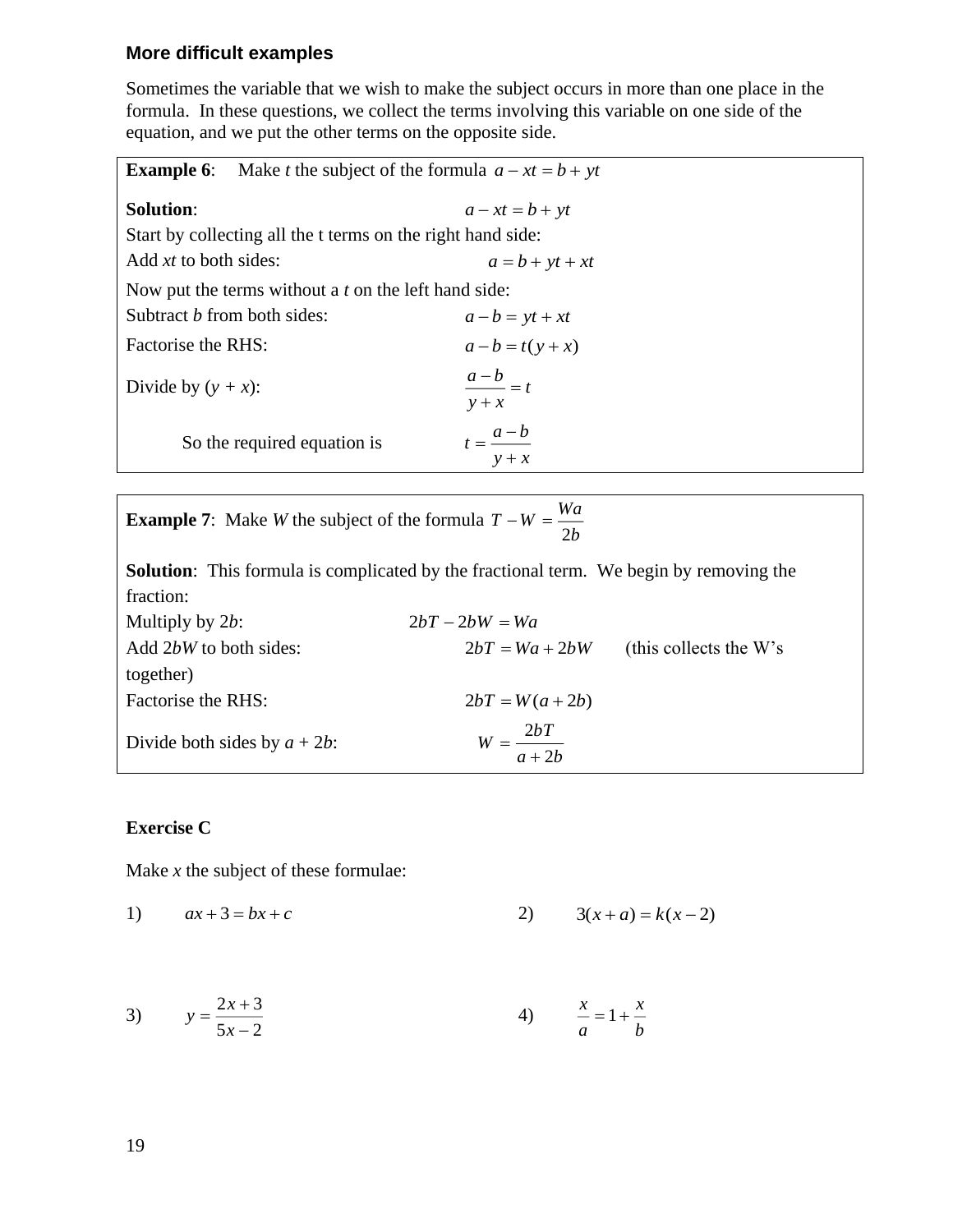# **Chapter 6: SOLVING QUADRATIC EQUATIONS**

A quadratic equation has the form  $ax^2 + bx + c = 0$ .

There are two methods that are commonly used for solving quadratic equations:

- \* factorising
- \* the quadratic formula

Note that not all quadratic equations can be solved by factorising. The quadratic formula can always be used however.

### **Method 1: Factorising**

Make sure that the equation is rearranged so that the right hand side is 0. It usually makes it easier if the coefficient of  $x^2$  is positive.

**Example 1** : Solve  $x^2 - 3x + 2 = 0$ 

Factorise  $(x-1)(x-2) = 0$ Either  $(x - 1) = 0$  or  $(x - 2) = 0$ So the solutions are  $x = 1$  or  $x = 2$ 

Note: The individual values  $x = 1$  and  $x = 2$  are called the **roots** of the equation.

**Example 2:** Solve  $x^2 - 2x = 0$ 

Factorise:  $x(x-2) = 0$ Either  $x = 0$  or  $(x - 2) = 0$ So  $x = 0$  or  $x = 2$ 

### **Method 2: Using the formula**

Recall that the roots of the quadratic equation  $ax^2 + bx + c = 0$  are given by the formula:

$$
x = \frac{-b \pm \sqrt{b^2 - 4ac}}{2a}
$$

**Example 3:** Solve the equation  $2x^2 - 5 = 7 - 3x$ **Solution**: First we rearrange so that the right hand side is 0. We get  $2x^2 + 3x - 12 = 0$ We can then tell that  $a = 2$ ,  $b = 3$  and  $c = -12$ . Substituting these into the quadratic formula gives:  $3 \pm \sqrt{3^2 - 4 \times 2 \times (-12)}$   $-3 \pm \sqrt{105}$  $x = \frac{-3 \pm \sqrt{3^2 - 4 \times 2 \times (-12)}}{2 \times 2} = \frac{-3 \pm \sqrt{3}}{4}$  $\frac{12\pi(12)}{12} = \frac{3 \pm \sqrt{103}}{4}$  (this is the *surd form* for the solutions) If we have a calculator, we can evaluate these roots to get:  $x = 1.81$  or  $x = -3.31$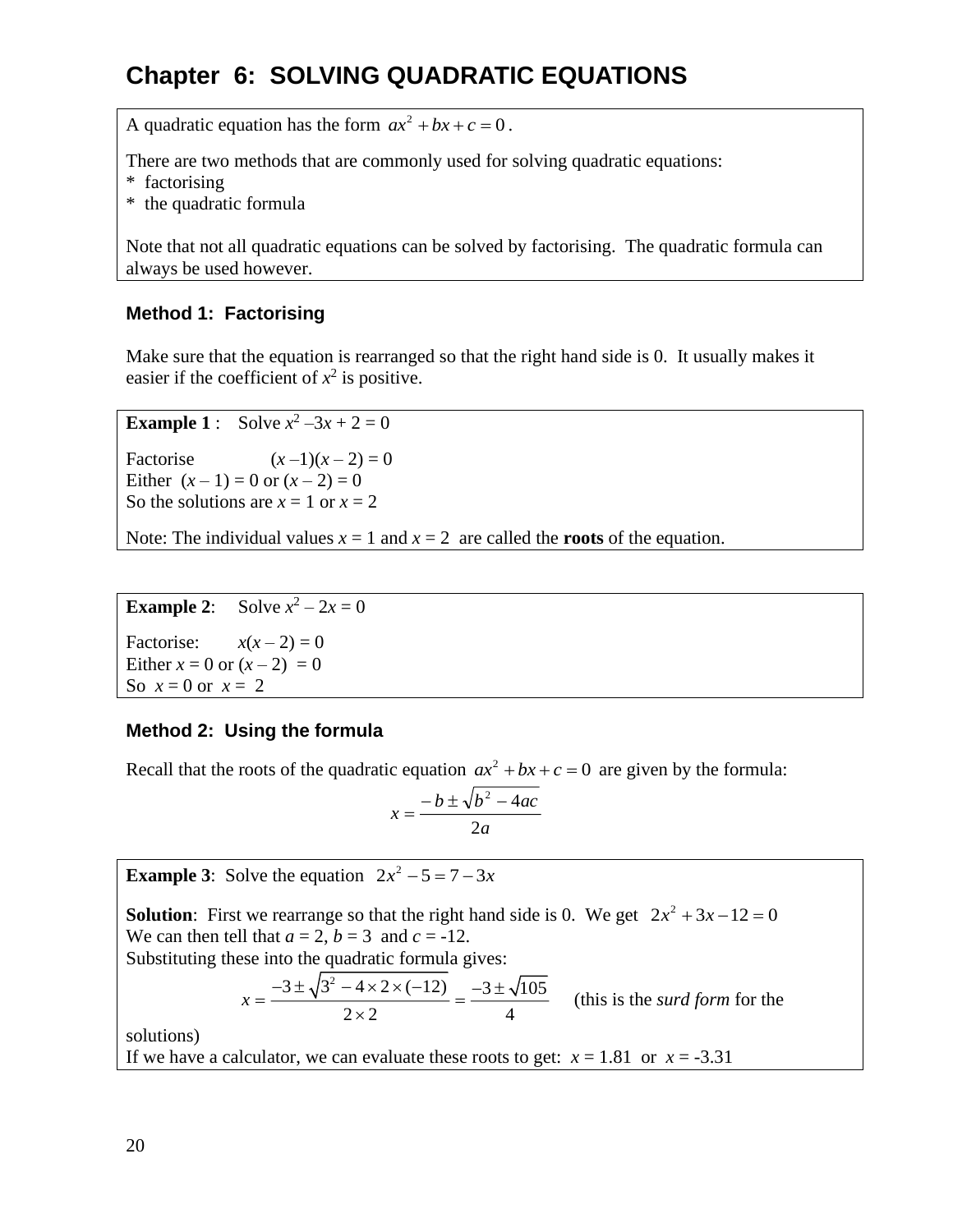### **EXERCISE**

- 
- 1) Use factorisation to solve the following equations:<br>a)  $x^2 + 3x + 2 = 0$  b) a) *x*  $x^2 + 3x + 2 = 0$  $x^2-3x-4=0$

$$
x^2 = 15 - 2x
$$

2) Find the roots of the following equations: a) *x*  $x^2 + 3x = 0$  $2^2 - 4x = 0$ 

$$
c) \qquad 4 - x^2 = 0
$$

3) Solve the following equations either by factorising or by using the formula:

a) 
$$
6x^2 - 5x - 4 = 0
$$
 b)  $8x^2 - 24x + 10 = 0$ 

4) Use the formula to solve the following equations to 3 significant figures. Some of the equations can't be solved.

a) 
$$
x^2 + 7x + 9 = 0
$$
 b)  $6 + 3x = 8x^2$ 

c) 
$$
4x^2 - x - 7 = 0
$$
 d)  $x^2 - 3x + 18 = 0$ 

e)  $3x^2 + 4x + 4 = 0$  f)  $3x$ f)  $3x^2 = 13x - 16$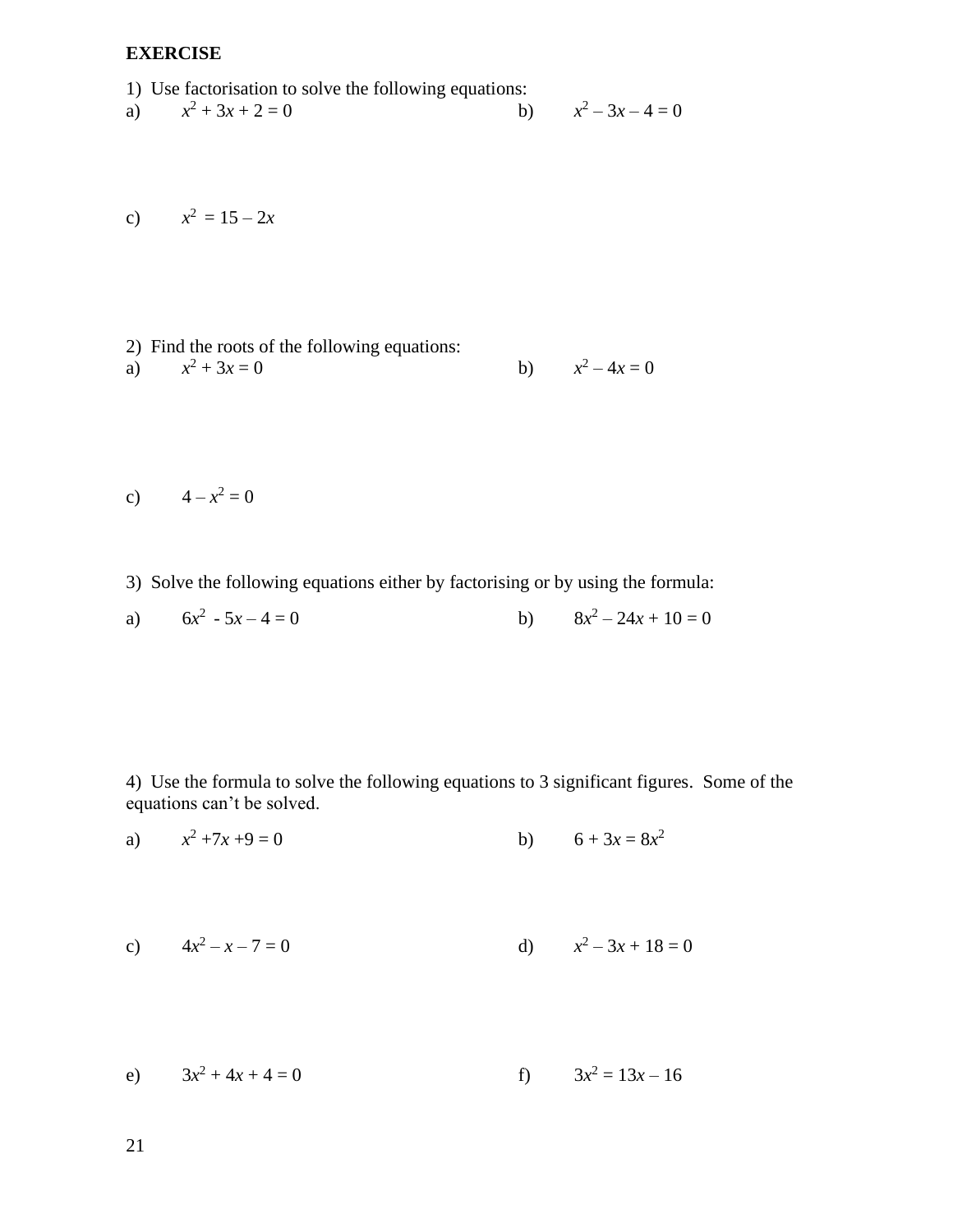# **Chapter 7: INDICES**

### **Basic rules of indices**

$$
y^4
$$
 means  $y \times y \times y \times y$ .

*<sup>y</sup> <sup>y</sup> <sup>y</sup> <sup>y</sup> <sup>y</sup>* means . 4 is called the **index** (plural: indices), **power** or **exponent** of *y*.

 $b = b^1$ 

There are 3 basic rules of indices:

| 1) $a^m \times a^n = a^{m+n}$ | e.g. $3^4 \times 3^5 = 3^9$ |
|-------------------------------|-----------------------------|
| 2) $a^m \div a^n = a^{m-n}$   | e.g. $3^8 \times 3^6 = 3^2$ |
| 3) $(a^m)^n = a^{mn}$         | e.g. $(3^2)^3 = 3^{10}$     |

# **Further examples**

| $v^4 \times 5v^3 = 5v^7$                      |                                                      |
|-----------------------------------------------|------------------------------------------------------|
| $4a^3 \times 6a^2 = 24a^5$                    | (multiply the numbers and multiply the $a$ 's)       |
| $2c^2 \times (-3c^6) = -6c^8$                 | (multiply the numbers and multiply the $c$ 's)       |
| $24d^7 \div 3d^2 = \frac{24d^7}{3d^2} = 8d^5$ | (divide the numbers and divide the $d$ terms i.e. by |
| subtracting                                   | the powers)                                          |

## **Exercise A**

Simplify the following:

1) 
$$
b \times 5b^5 =
$$
 (Remember that  
\n2)  $3c^2 \times 2c^5 =$   
\n3)  $b^2c \times bc^3 =$   
\n4)  $2n^6 \times (-6n^2) =$   
\n5)  $8n^8 \div 2n^3 =$   
\n6)  $d^{11} \div d^9 =$   
\n7)  $(a^3)^2 =$ 

8)  $(-d^4)^3 =$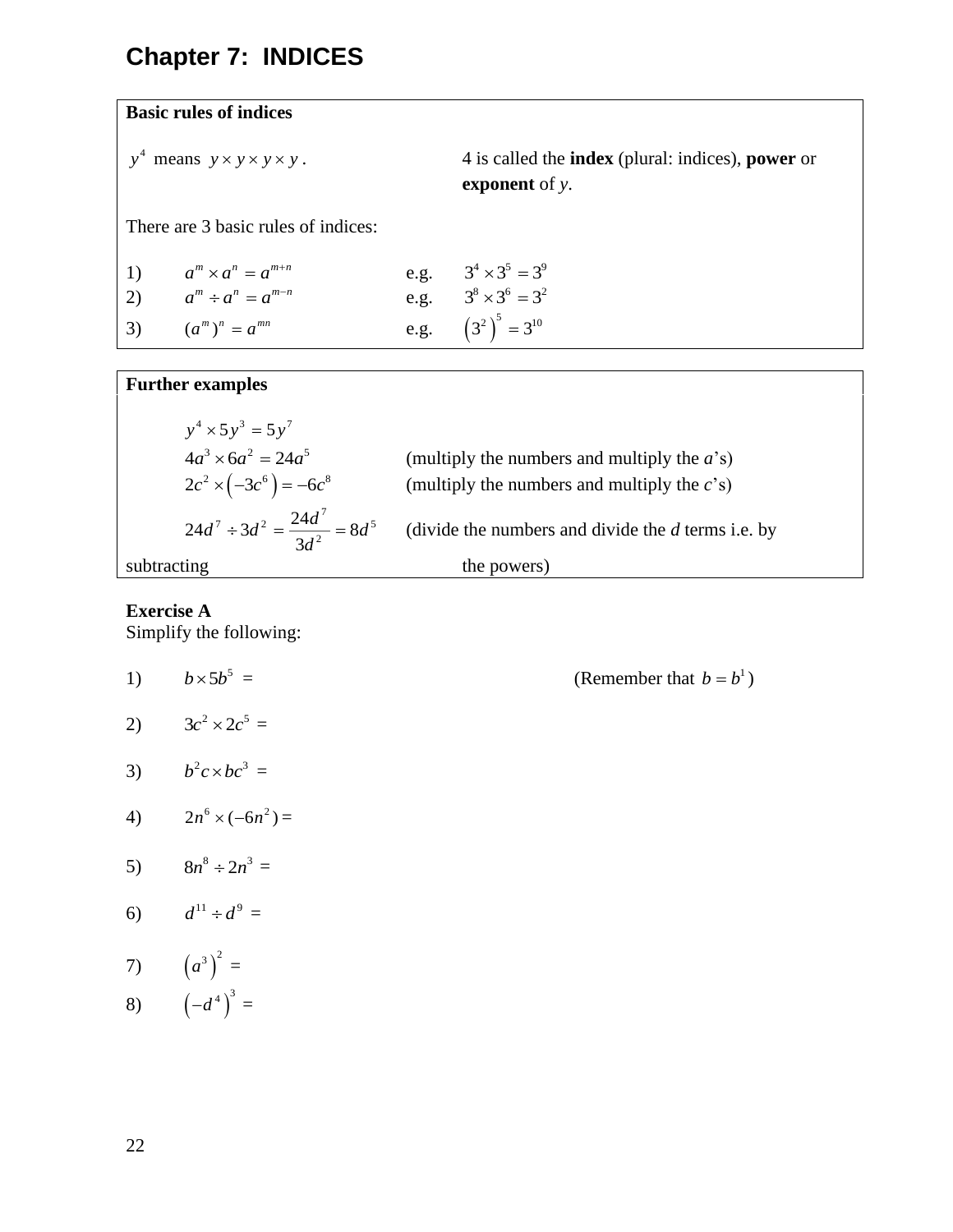#### **More complex powers**

**Zero index:** Recall from GCSE that  $a^0 = 1$ . This result is true for any non-zero number *a*. Therefore  $(-5.2304)$  $5^{\circ} = 1$   $\left(\frac{3}{2}\right)^{\circ} = 1$   $\left(-5.2304\right)^{\circ} = 1$ 4  $(3)$  $5^0 = 1$  $\left(\frac{1}{4}\right) = 1$   $\left(-5.2304\right) =$ **Negative powers** A power of -1 corresponds to the reciprocal of a number, i.e.  $a^{-1} = \frac{1}{a}$ *a* − =

Therefore  $5^{-1} = \frac{1}{1}$ 5  $^{-1}$  =  $0.25^{-1} = \frac{1}{1} = 4$ 0.25  $^{-1}$  = —— =  $4$   $\big)$ <sup>-1</sup> 5 5 4  $\left(\frac{4}{5}\right)^{-1}$  =

(you find the reciprocal of a fraction by swapping the top

and bottom over)

This result can be extended to more general negative powers:  $a^{-n} = \frac{1}{a^{-n}}$  $a =$ *a*  $n = \frac{1}{n}$ .

This means:

$$
3^{-2} = \frac{1}{3^2} = \frac{1}{9}
$$
  
\n
$$
2^{-4} = \frac{1}{2^4} = \frac{1}{16}
$$
  
\n
$$
\left(\frac{1}{4}\right)^{-2} = \left(\left(\frac{1}{4}\right)^{-1}\right)^2 = \left(\frac{4}{1}\right)^2 = 16
$$

### **Fractional powers:**

Fractional powers correspond to roots:<br> $a^{1/2} = \sqrt{a}$   $a^{1/3} = \sqrt[3]{a}$  $a^{1/2} = \sqrt{a}$   $a^{1/3} = \sqrt[3]{a}$   $a^{1/4} = \sqrt[4]{a}$ In general:  $a^{1/n} = \sqrt[n]{a}$ Therefore:  $8^{1/3} = \sqrt[3]{8} = 2$  $25^{1/2} = \sqrt{25} = 5$   $10000^{1/4} = \sqrt[4]{10000} = 10$ 

A more general fractional power can be dealt with in the following way:  $a^{m/n} = (a^{1/n})^m$ 

So 
$$
4^{3/2} = (\sqrt{4})^3 = 2^3 = 8
$$
  

$$
\left(\frac{8}{27}\right)^{2/3} = \left(\left(\frac{8}{27}\right)^{1/3}\right)^2 = \left(\frac{2}{3}\right)^2 = \frac{4}{9}
$$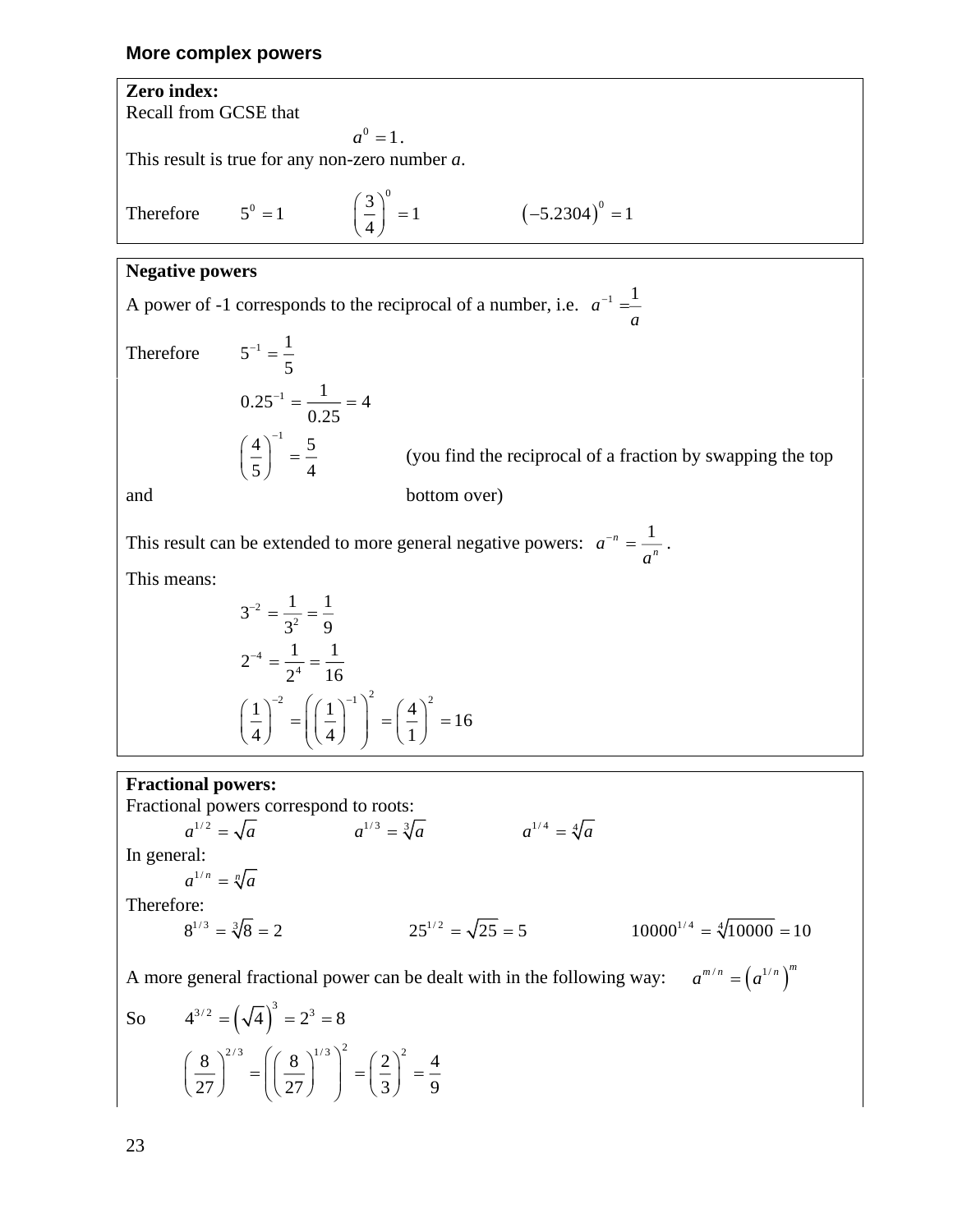$$
\left(\frac{25}{36}\right)^{-3/2} = \left(\frac{36}{25}\right)^{3/2} = \left(\sqrt{\frac{36}{25}}\right)^3 = \left(\frac{6}{5}\right)^3 = \frac{216}{125}
$$

### **Exercise B:**

|                    | 3<br>$\left(\frac{25}{36}\right)^{-3/2} = \left(\frac{36}{25}\right)^{3/2} = \left(\sqrt{\frac{36}{25}}\right)^3$ |
|--------------------|-------------------------------------------------------------------------------------------------------------------|
| <b>Exercise B:</b> |                                                                                                                   |
|                    | Find the value of:                                                                                                |
| 1)                 | $4^{1/2}$                                                                                                         |
| 2)                 | $27^{1/3}$                                                                                                        |
| 3)                 | $\left(\frac{1}{9}\right)^{1/2}$                                                                                  |
| 4)                 | $5^{-2}$                                                                                                          |
| 5)                 | $18^0$                                                                                                            |
| 6)                 | $7^{-1}$                                                                                                          |
| 7)                 | $27^{2/3}$                                                                                                        |
| 8)                 | $\left(\frac{2}{3}\right)^{-2}$                                                                                   |
| 9)                 | $8^{-2/3}$                                                                                                        |
| 10)                | $(0.04)^{1/2}$                                                                                                    |
|                    | 11) $\left(\frac{8}{27}\right)^{2/3}$                                                                             |
| 12)                | $\left(\frac{1}{16}\right)^{-3/2}$                                                                                |
|                    | Simplify each of the following:                                                                                   |
| 13)                | $2a^{1/2} \times 3a^{5/2}$                                                                                        |
|                    | 14) $x^3 \times x^{-2}$                                                                                           |
|                    | 15) $(x^2y^4)^{1/2}$                                                                                              |
| 24                 |                                                                                                                   |

- 13)  $2a^{1/2} \times 3a^{5/2}$
- 14)  $x^3 \times x^{-2}$
- 15)  $(x^2 y^4)^{1/2}$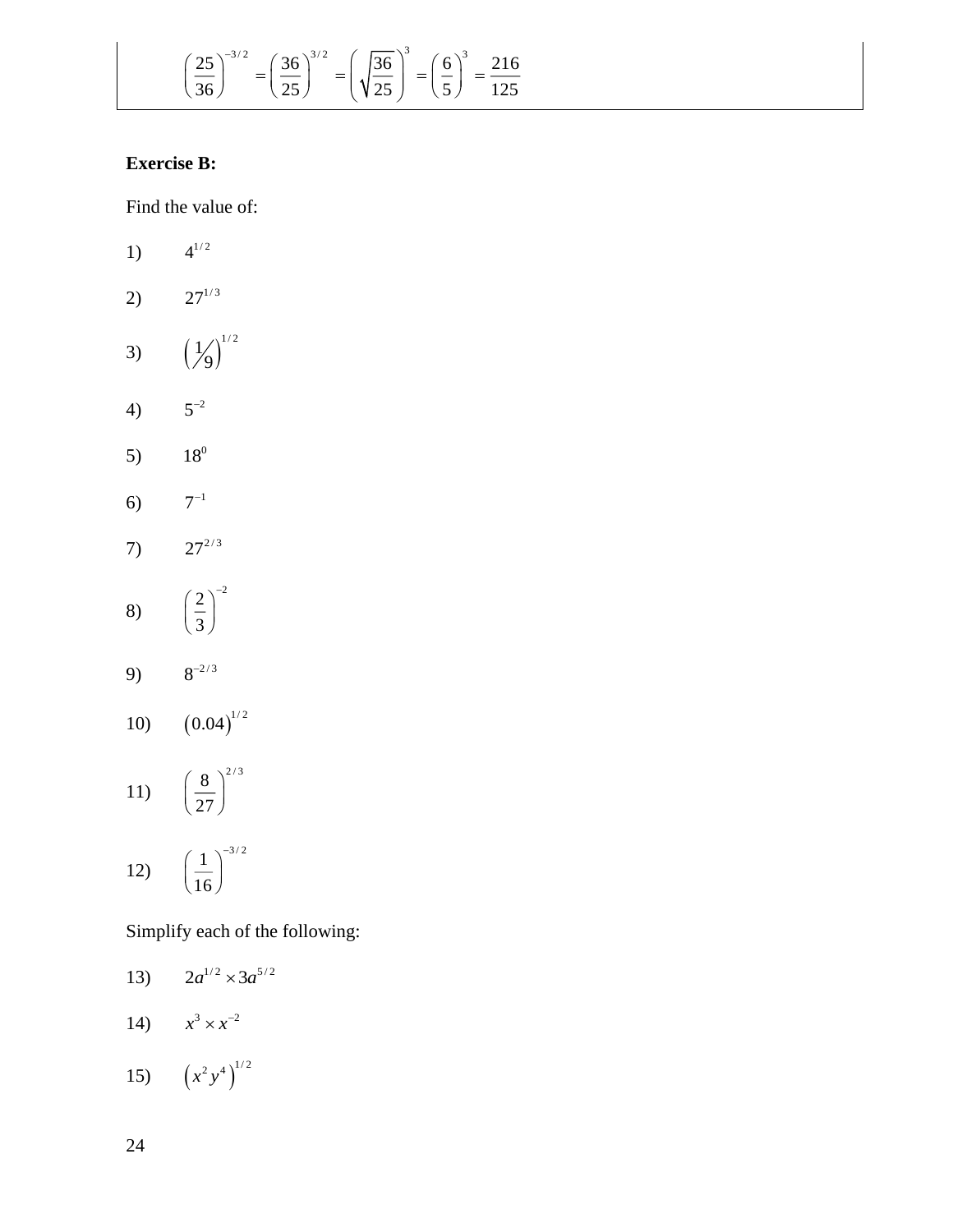## **Chapter 8: SURDS**

Surds are square roots of numbers which don't simplify into a whole (or rational) number: e.g.

 $2 \approx 1.414213...$  but it is more accurate to leave it as a surd:  $\sqrt{2}$ 

**General rules** *b a b*  $\frac{a}{a}$  =  $a \times \sqrt{b} = \sqrt{ab}$  $a \times \sqrt{a} = \sqrt{a^2} = a$ But you cannot do:  $\sqrt{a} + \sqrt{b} \neq \sqrt{a+b}$ These are NOT equal  $(\sqrt{a} + \sqrt{b})(\sqrt{a} - \sqrt{b}) = \sqrt{a^2 + \sqrt{ab} - \sqrt{ab} - \sqrt{b^2}} = a - b$ 

### **Simplifying Surds**

Find the largest square numbers and simplify as far as possible

Worked Examples<br> $\sqrt{18} = \sqrt{2 \times 9} = \sqrt{2} \times \sqrt{9} = \sqrt{2} \times 3 = 3\sqrt{2}$ Careful - this is "3 times the square root of 2" NOT "the cube root of 2"

### **Rationalising the Denominator**

This is a fancy way of saying getting rid of the surd on the bottom of a fraction. We multiply the fraction by the denominator (or the denominator with the sign swapped)

### **Worked Examples**

1. Rationalis 
$$
e = \frac{1}{\sqrt{3}} = \frac{1}{\sqrt{3}} \times \frac{\sqrt{3}}{\sqrt{3}} = \frac{1 \times \sqrt{3}}{\sqrt{3} \times \sqrt{3}} = \frac{\sqrt{3}}{3}
$$
 we multiply by  $\frac{a}{a}$  which is the same as

multiplying by 1, which means we don't fundamentally change the fraction.

2. Rationalis 
$$
e \frac{3}{2\sqrt{5}} = \frac{3}{2\sqrt{5}} \times \frac{\sqrt{5}}{\sqrt{5}} = \frac{3 \times \sqrt{5}}{2\sqrt{5} \times \sqrt{5}} = \frac{3\sqrt{5}}{10}
$$
  
\n3. Rationalis  $e \frac{1}{\sqrt{5} + \sqrt{2}} = \frac{1}{\sqrt{5} + \sqrt{2}} \times \frac{\sqrt{5} - \sqrt{2}}{\sqrt{5} - \sqrt{2}} = \frac{1 \times (\sqrt{5} - \sqrt{2})}{(\sqrt{5} + \sqrt{2}) \times (\sqrt{5} - \sqrt{2})}$   
\n $= \frac{\sqrt{5} - \sqrt{2}}{(\sqrt{5} + \sqrt{2}) \times (\sqrt{5} - \sqrt{2}) \times (\sqrt{5} - \sqrt{2})} = \frac{\sqrt{5} - \sqrt{2}}{5 + \sqrt{10} - \sqrt{10} - 2} = \frac{\sqrt{5} - \sqrt{2}}{3}$   
\n4. Rationalis  $e \frac{\sqrt{2}}{3\sqrt{2} - 1} = \frac{\sqrt{2}}{3\sqrt{2} - 1} \times \frac{3\sqrt{2} + 1}{3\sqrt{2} + 1} = \frac{\sqrt{2} \times (3\sqrt{2} + 1)}{(3\sqrt{2} - 1) \times (3\sqrt{2} + 1)}$   
\n $= \frac{3\sqrt{2^2} + \sqrt{2}}{(3^2\sqrt{2^2} + 3\sqrt{2} - 3\sqrt{2} - 1^2)} = \frac{3 \times 2 + \sqrt{2}}{9 \times 2 - 1} = \frac{6 + \sqrt{2}}{17}$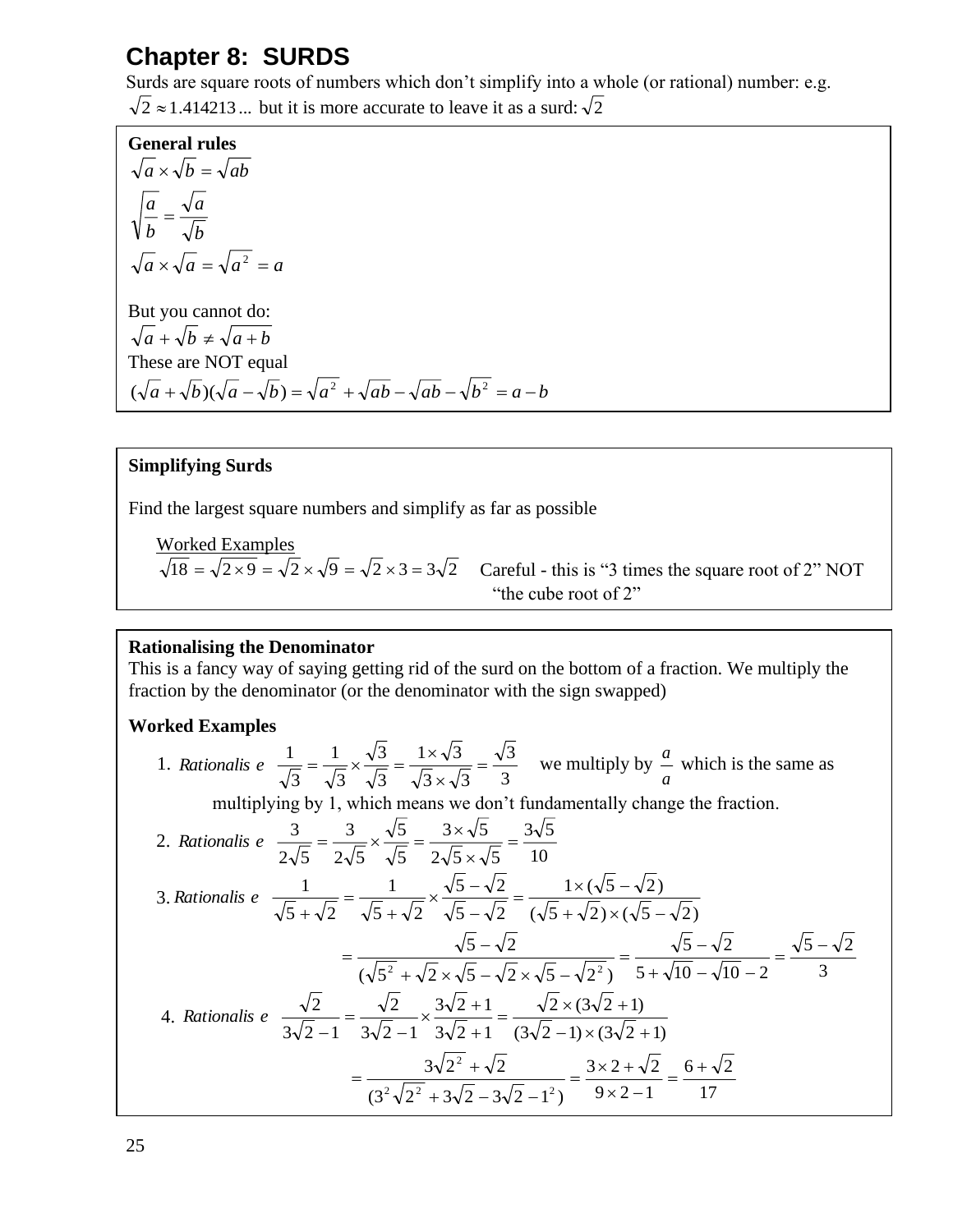**Exercise A:** Simplify the surds

- 1)  $\sqrt{12}$
- 2)  $\sqrt{125}$
- 3)  $\sqrt{48}$
- 4)  $\sqrt{72}$
- 5)  $\sqrt{27}$

### **Exercise B:**

Expand and simplify

1)  $\sqrt{2}(3+\sqrt{5})$ 2)  $\sqrt{6}(\sqrt{2} + \sqrt{8})$ 3)  $4(\sqrt{5}+3)$ 4)  $(2 + \sqrt{3})(1 + \sqrt{3})$ 5)  $(3-\sqrt{5})(3-2\sqrt{5})$ 6)  $(2+\sqrt{5})(2+\sqrt{3})$  $7)$   $(1-\sqrt{2})(1+\sqrt{3})$ 8)  $(8-\sqrt{2})(8+\sqrt{2})$ 9)  $(\sqrt{3} + \sqrt{5})(\sqrt{3} + \sqrt{5})$ 

### **Exercise C**:

Rewrite the following expressions with rational denominators

1) 
$$
\frac{3}{\sqrt{5}}
$$
  
\n2)  $\frac{4}{\sqrt{8}}$   
\n3)  $\frac{9}{\sqrt{48}}$   
\n4)  $\frac{\sqrt{2}+1}{2}$   
\n5)  $\frac{\sqrt{3}-1}{\sqrt{5}}$   
\n6)  $-\frac{4}{3\sqrt{2}}$   
\n7)  $\frac{1}{\sqrt{3}-1}$   
\n8)  $\frac{4}{\sqrt{6}-2}$   
\n9)  $\frac{7}{\sqrt{7}-2}$   
\n10)  $\frac{-3}{\sqrt{5}+1}$   
\n11)  $\frac{\sqrt{3}-1}{\sqrt{5}}$   
\n12)  $\frac{\sqrt{5}-1}{\sqrt{5}+3}$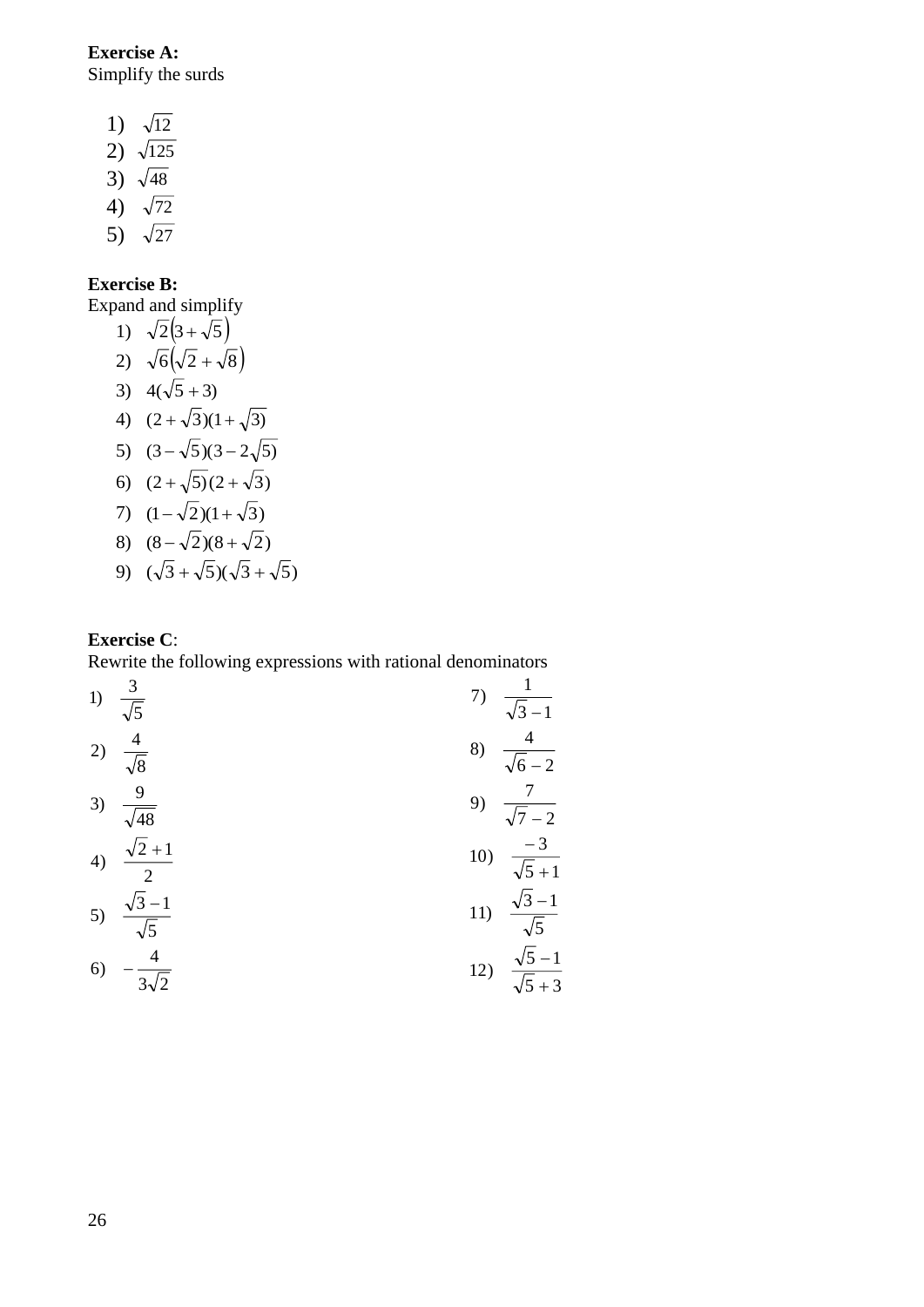# **Chapter 9: Straight line graphs**

Linear functions can be written in the form  $y = mx + c$ , where *m* and *c* are constants. A linear function is represented graphically by a straight line, *m* is the gradients and *c* is the *y*intercept of the graph.



**Example 2:** Plot the straight line using the gradient and y intercept

**Solution**:

Step 1: Mark on the *y* axis the *y*-intercept  $= 2$ 

| <u>Step 2</u> : The gradient= $-\frac{1}{x}$ so start from the y- intercept                   |
|-----------------------------------------------------------------------------------------------|
| for every 1 unit across to the right go down by half a unit<br>and mark a second point there. |



. Here are some examples of linear functions not all of them in the form  $y = mx + c$ . You need to be confident into rearranging the functions making *y* the subject in order to identify the gradient and *y*intercept.

| $y = 2x + 3$      | $3x - 2y + 1 = 0$                   | $4y - x = 3$                        |
|-------------------|-------------------------------------|-------------------------------------|
|                   | so $y = \frac{3}{2}x + \frac{1}{2}$ | so $y = \frac{1}{4}x + \frac{3}{4}$ |
| $gradient=2$      | gradient= $\frac{3}{2}$             | gradient= $\frac{1}{4}$             |
| $y-intercept = 3$ | y-intercept= $\frac{1}{2}$          | y-intercept= $\frac{3}{4}$          |

| ۰. |
|----|
|    |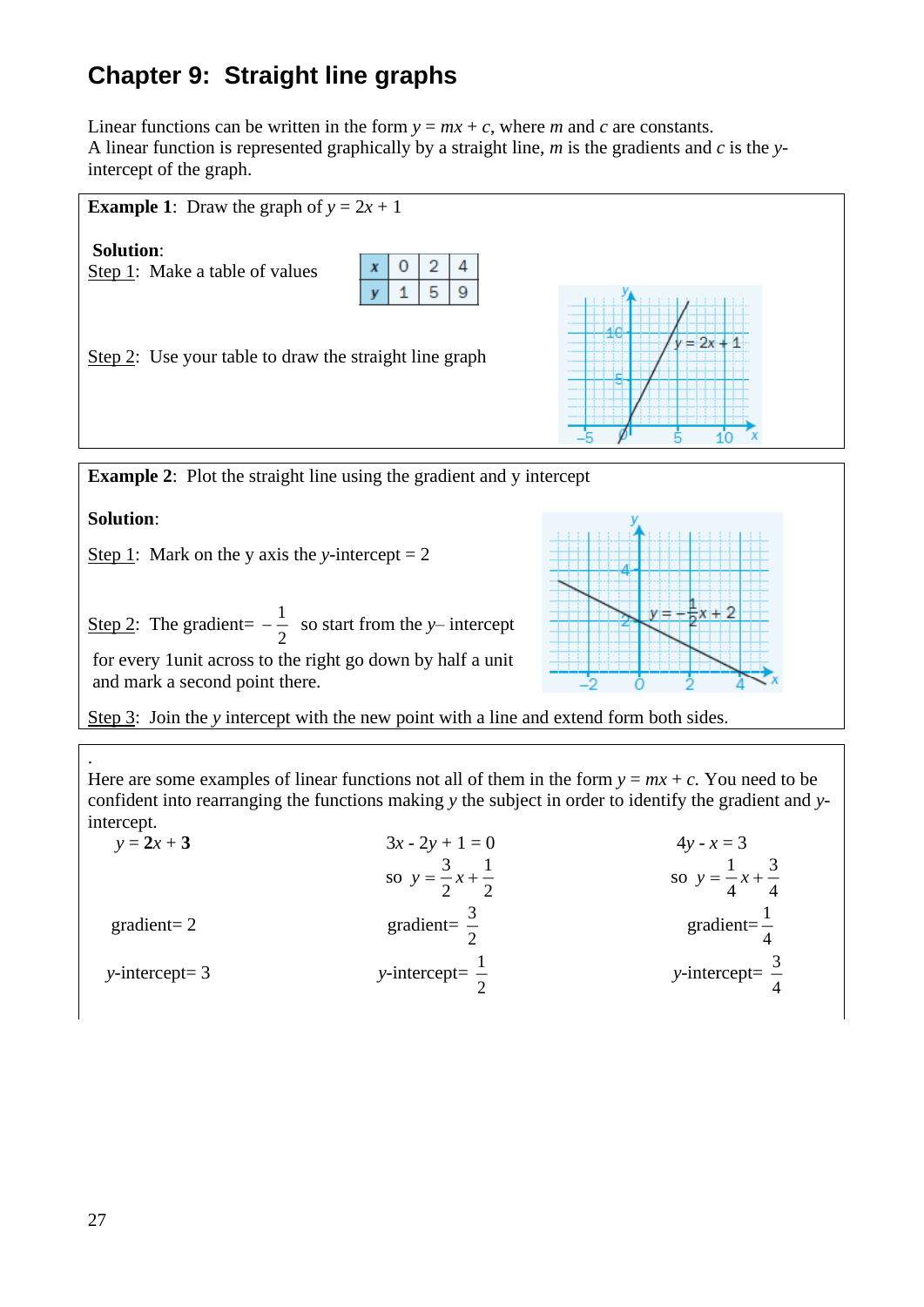

To find the *y*-axis crossing, substitute  $x = 0$  into the linear equation and solve for *y*. To find the *x*-axis crossing, substitute  $y = 0$  into the linear equation and solve for *x*.

**Example 3**: Rewrite the equation  $3y - 2x = 5$  into the form  $y = mx + c$ , find the gradient and the *y*intercept **Solution**:

| Step 1: Add 2x to both sides (so that the x term is positive): | $3y = 5 + 2x$                                      |
|----------------------------------------------------------------|----------------------------------------------------|
| Step 2: Divide by 3 both sides:                                | $y = \frac{2}{3}x + \frac{5}{3}$                   |
| Step $3$ : Identify the gradient and y-intercept               | gradient= $\frac{2}{3}$ y-intercept= $\frac{5}{3}$ |

**Example 4:** Find the gradient of the line which passes through the points A (1, 4) and B (-3, 2) **Solution**: Step 1: Use the *x* and *y* values of A  $(x_1, y_1)$  and B  $(x_2, y_2)$   $m = \frac{2}{-3-1} = \frac{2}{-4} = \frac{2}{2}$ 1 4 2  $3 - 1$  $\frac{2-4}{-3-1} = \frac{-2}{-4} =$  $\frac{2-4}{-3-1} = \frac{-1}{-}$  $m = \frac{2-4}{2} = \frac{-2}{4} = \frac{1}{4}$ Step 2: find the gradient 2  $\mathcal{N}_1$ 2  $\lambda$  1  $x_{\circ} - x$  $m = \frac{y_2 - y}{x_2 - x}$  $=\frac{y_2-y_1}{x_2-x_1}$ 

Finally you need to be able to find the equation of a line from a graph.

**Example 5**: Find the equation of the straight line which passes through the point (1, 3) and has gradient 2

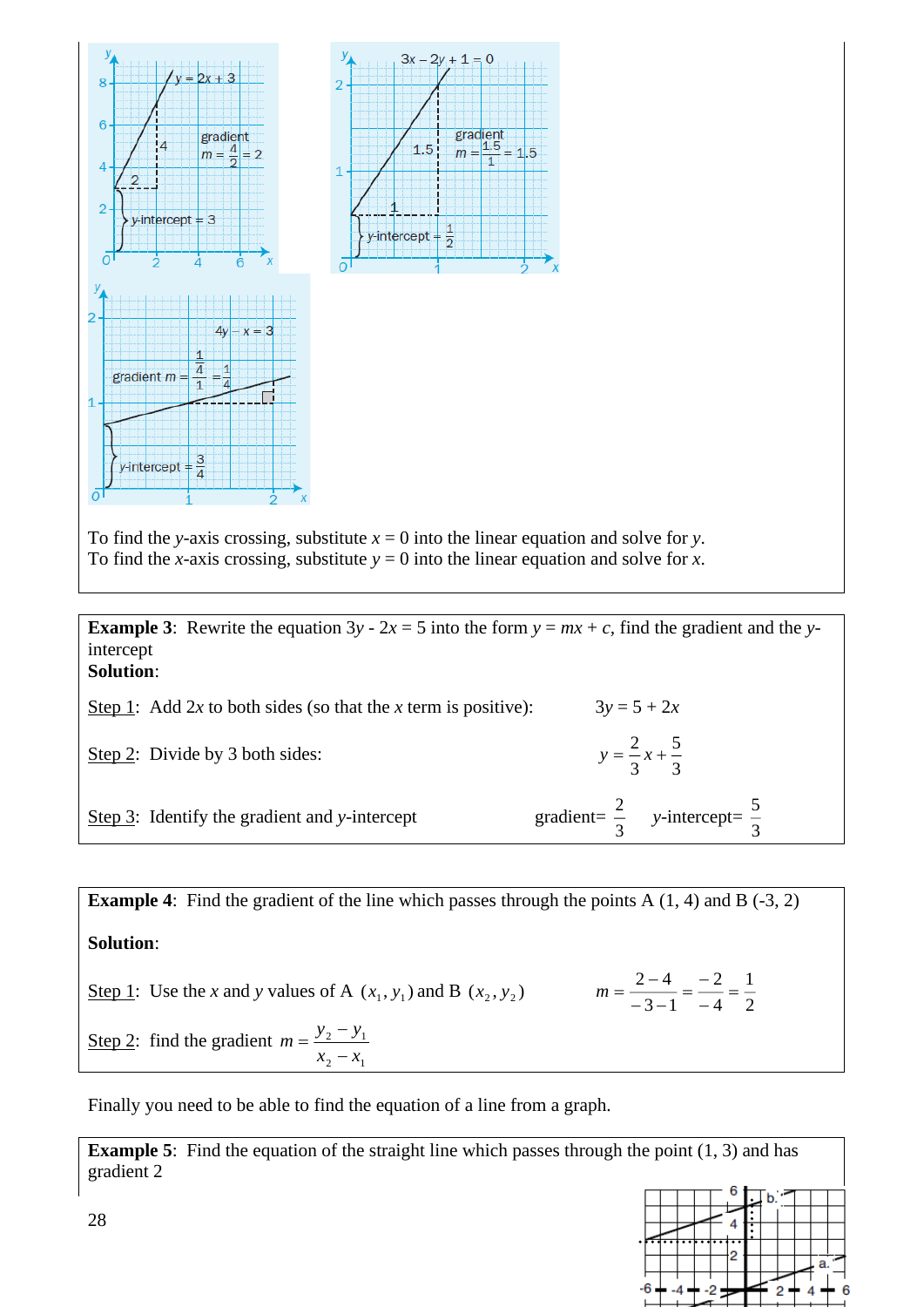**Solution:** Step 1: Find where the line crosses the y axis. This is the *y* intercept, *c.*

Line crosses y axis at 5, so y-intercept c=5

Step 2: Draw a triangle below the line from the intercept to a point you know

And work out the gradient between the two points 2  $\mathcal{N}_1$ 2  $y_1$  $x_{\circ} - x$  $m = \frac{y_2 - y}{x_2 - x}$  $=\frac{y_2-}{x_2-}$ Gradient triangle from  $(-6,3)$  to  $(0,5)$  so 3 1 6 2  $0 - -6$  $\frac{5-3}{2}$  =  $\frac{2}{3}$  = − −  $m = \frac{5 - 5m}{2}$ Step 3: Write in the form  $y = mx + c$ 5 3 1  $y = -x +$ 

**Exercise A:** Plot the graph of each function taking the given values

- a)  $y=x-3(x) = -2 \text{ to } 4$
- b)  $y=-x+4$  ( $x=-2$  to 5)
- c)  $y = 2x 3$  ( $x = -1$  to 5)
- d)  $y = -3x + 5$  ( $x = -2$  to 3)

### **Exercise B:**

Rewrite the equations below into the form  $y = mx + c$ , find the gradient and the *y*-intercept

a) $3x - 2y - 2 = 0$  b)  $x + 2y - 8 = 0$  c)  $5 = 4x - 2y$ 

Then plot the graph of each equation

### **Exercise C:**

Work out the gradient between the sets of coordinates

- a) A ( 0, 2) and B( 3, 6)
- b) A ( 1, 0) and B( 3, -2)
- c) A ( $1, -3$ ) and B( $2, -4$ )
- d) A ( $-4$ , 2) and B( $3$ , 5)
- e) A ( 1, 0.5) and B( 5, -2)
- f) A  $(-7, -3)$  and B $(-2, -6)$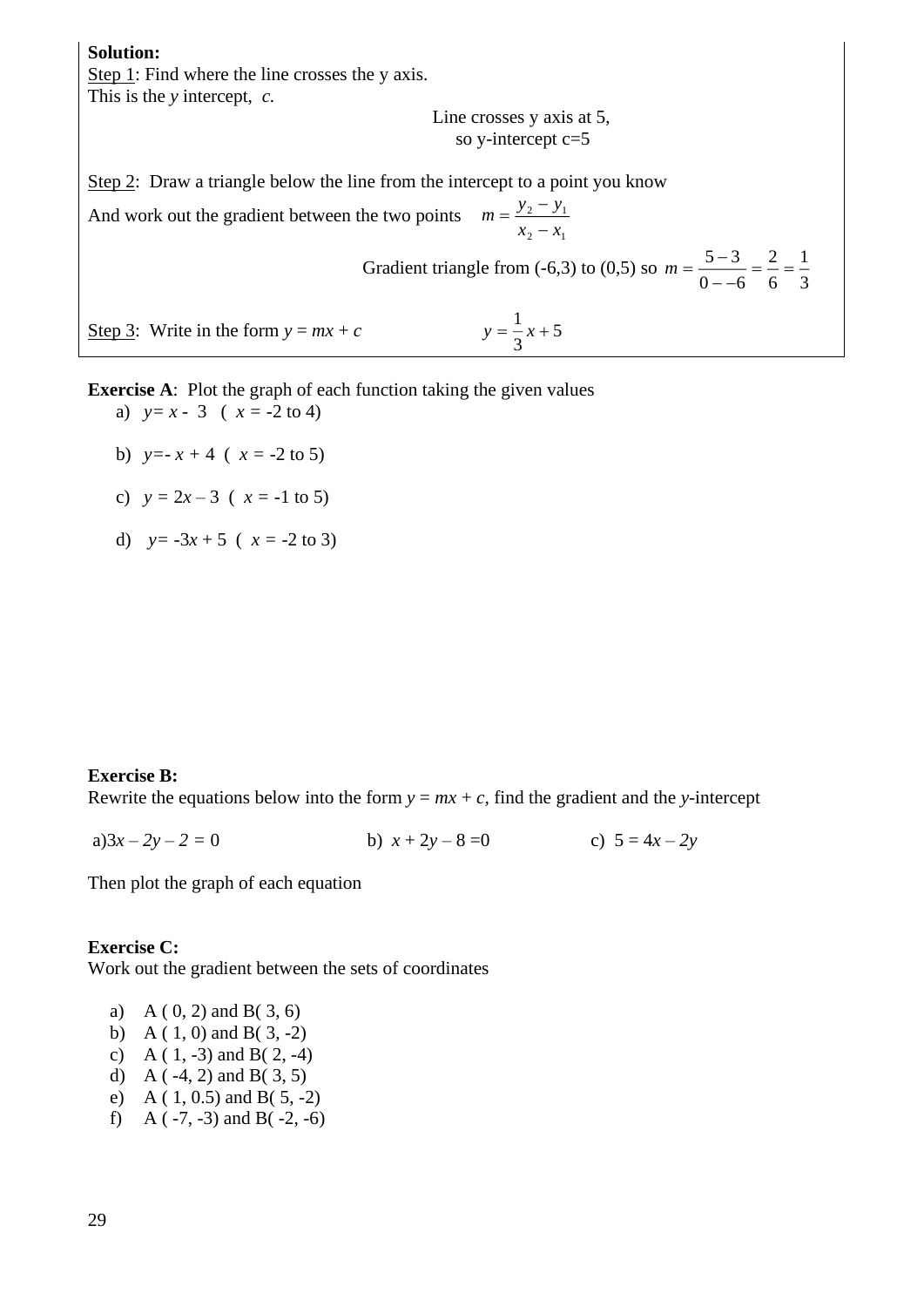### **Exercise D:**  Find the equation of these lines in the form

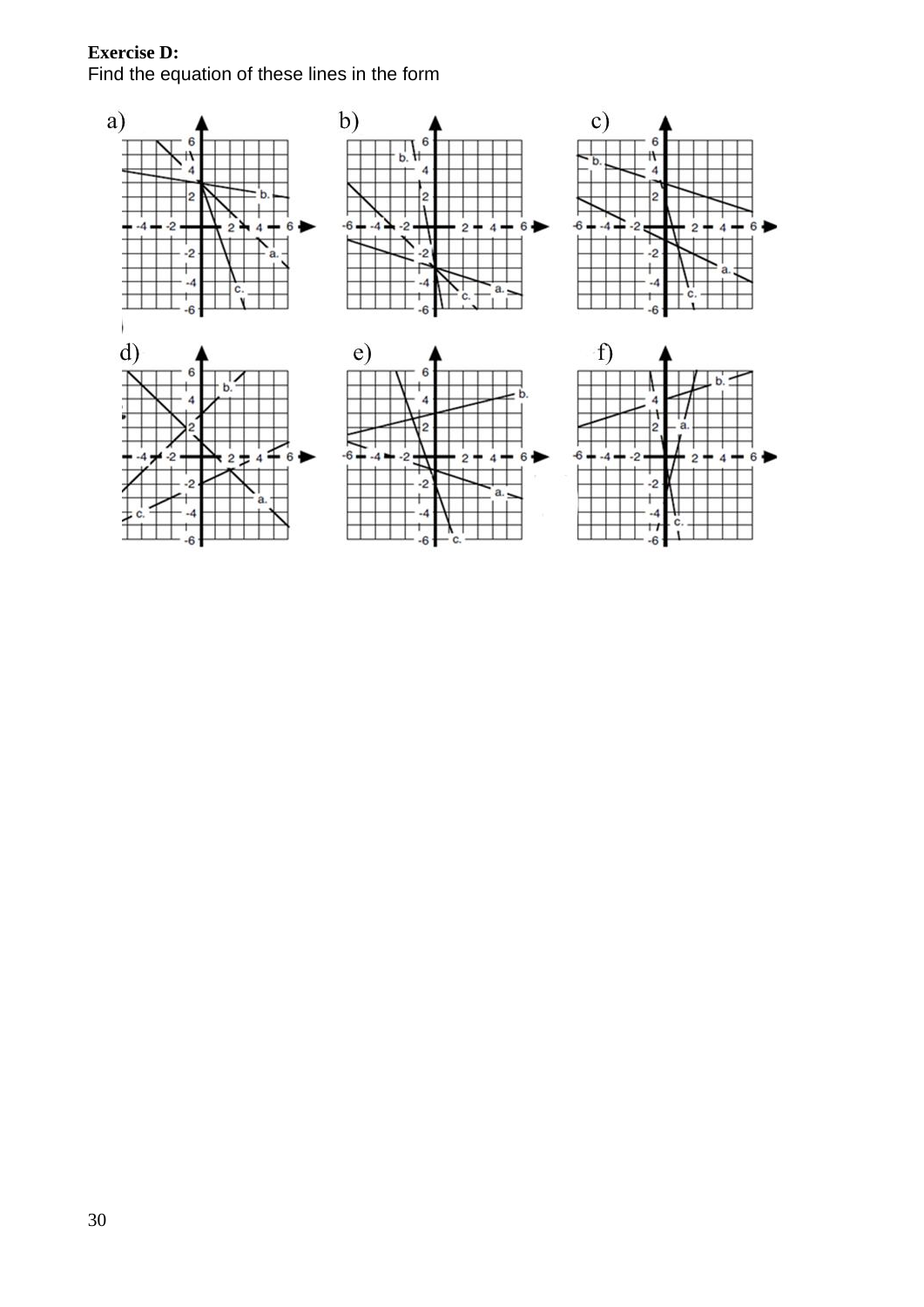### **SOLUTIONS TO THE EXERCISES**

#### **CHAPTER 1:**

| Ex A                 |                      |                       |                        |           |
|----------------------|----------------------|-----------------------|------------------------|-----------|
| 1) $28x + 35$        | 2) $-15x + 21$       | 3) $-7a + 4$          | 4) $6y + 3y^2$         | 5) $2x-4$ |
| 6) $7x-1$            | 7) $x^2 + 5x + 6$    | 8) $t^2-3t-10$        | 9) $6x^2 + xy - 12y^2$ |           |
| 10) $4x^2 + 4x - 24$ | 11) $4y^2-1$         | 12) $12 + 17x - 5x^2$ |                        |           |
| Ex B                 |                      |                       |                        |           |
| 1) $x^2-2x+1$        | 2) $9x^2 + 30x + 25$ | 3) $49x^2 - 28x + 4$  | 4) $x^2-4$             |           |
| 5) $9x^2 - 1$        | 6) $25y^2-9$         |                       |                        |           |

#### **CHAPTER 2**

Ex A 1)  $7$  2)  $3$  3)  $1\frac{1}{2}$  4)  $2$  5)  $-3/5$  6)  $-7/3$ Ex B 1) 2.4 2) 5 3) 1 4)  $\frac{1}{2}$ Ex C 1) 7 2) 15 3) 24/7 4) 35/3 5) 3 6) 2 7) 9/5 8) 5 Ex D 1) 34, 36, 38 2) 9.875, 29.625 3) 24, 48

#### **CHAPTER 3**

1)  $x = 1, y = 3$  2)  $x = -3, y = 1, 3$   $x = 0, y = -2, 4$   $x = 3, y = 1$ 5)  $a = 7$ ,  $b = -26$ )  $p = 11/3$ ,  $q = 4/3$ 

#### **CHAPTER 4**

Ex A 1)  $x(3 + y)$  2)  $2x(2x - y)$  3)  $pq(q - p)$  4)  $3q(p - 3q)$  5)  $2x^2(x - 3)$  6)  $4a^3b^2(2a^2 - 3b^2)$ 7)  $(y-1)(5y+3)$ Ex B 1)  $(x-3)(x+2)$  2)  $(x+8)(x-2)$  3)  $(2x+1)(x+2)$  4)  $x(2x-3)$  5)  $(3x-1)(x+2)$ 6) (2*y* + 3)(*y* + 7) 7) (7*y* – 3)(*y* – 1) 8) 5(2*x* – 3)(*x* + 2) 9) (2*x* + 5)(2*x* – 5) 10) (*x* – 3)(*x* – *y*) 11)  $4(x-2)(x-1)$  12)  $(4m-9n)(4m+9n)$  13)  $y(2y-3a)(2y+3a)$  14)  $2(4x+5)(x-4)$ 

#### **CHAPTER 5**

Ex  $\underline{A}$ 1)  $x = \frac{y+1}{-}$ 7  $x = \frac{y+1}{z}$  2)  $x = 4y-5$  3)  $x = 3(4y+2)$  4)  $x = \frac{9y+20}{z}$ 12  $x = \frac{9y + }{x}$ Ex B 1)  $t = \frac{32rP}{r}$  $=\frac{32rP}{w}$  (2)  $t = \pm \sqrt{\frac{32rP}{w}}$ *w*  $t = \pm \sqrt{\frac{32rP}{w}}$  (3)  $t = \pm \sqrt{\frac{3V}{\pi h}}$  (4) 2 2  $t = \frac{P^2 g}{f}$  5)  $t = v - \frac{Pag}{f}$ *w*  $= v - \frac{Pag}{w}$  6)  $t = \pm \sqrt{\frac{r-a}{b}}$ =±.|<del>′ =</del> Ex C 1)  $x = \frac{c-3}{1}$ *a b*  $=\frac{c-1}{c}$ − 2)  $x = \frac{3a+2}{a}$ 3  $x = \frac{3a + 2k}{k-3}$  $=\frac{3a+2k}{k-3}$  (3)  $x=\frac{2y+3}{5y-2}$  $5v-2$  $x = \frac{2y}{x}$ *y*  $=\frac{2y+3}{5y-2}$  4)  $x = \frac{ab}{b-a}$ 

#### **CHAPTER 6**

1) a)  $-1$ ,  $-2$  b)  $-1$ ,  $4$  c)  $-5$ ,  $3$  2) a)  $0$ ,  $-3$  b)  $0$ ,  $4$  c)  $2$ ,  $-2$ 3) a) -1/2, 4/3 b) 0.5, 2.5 4) a) -5.30, -1.70 b) 1.07, -0.699 c) -1.20, 1.45 d) no solutions e) no solutions f) no solutions

### **CHAPTER 7**

Ex A 1)  $5b^6$  2)  $6c^7$  3)  $b^3c^4$  4)  $-12n^8$  5)  $4n^5$  6)  $d^2$  7)  $a^6$  8)  $-d^{12}$ Ex B 1) 2 2) 3 3) 1/3 4) 1/25 5) 1 6) 1/7 7) 9 8) 9/4 9) ¼ 10) 0.2 11) 4/9 12) 64 13)  $6a^3$  14) *x* 15)  $xy^2$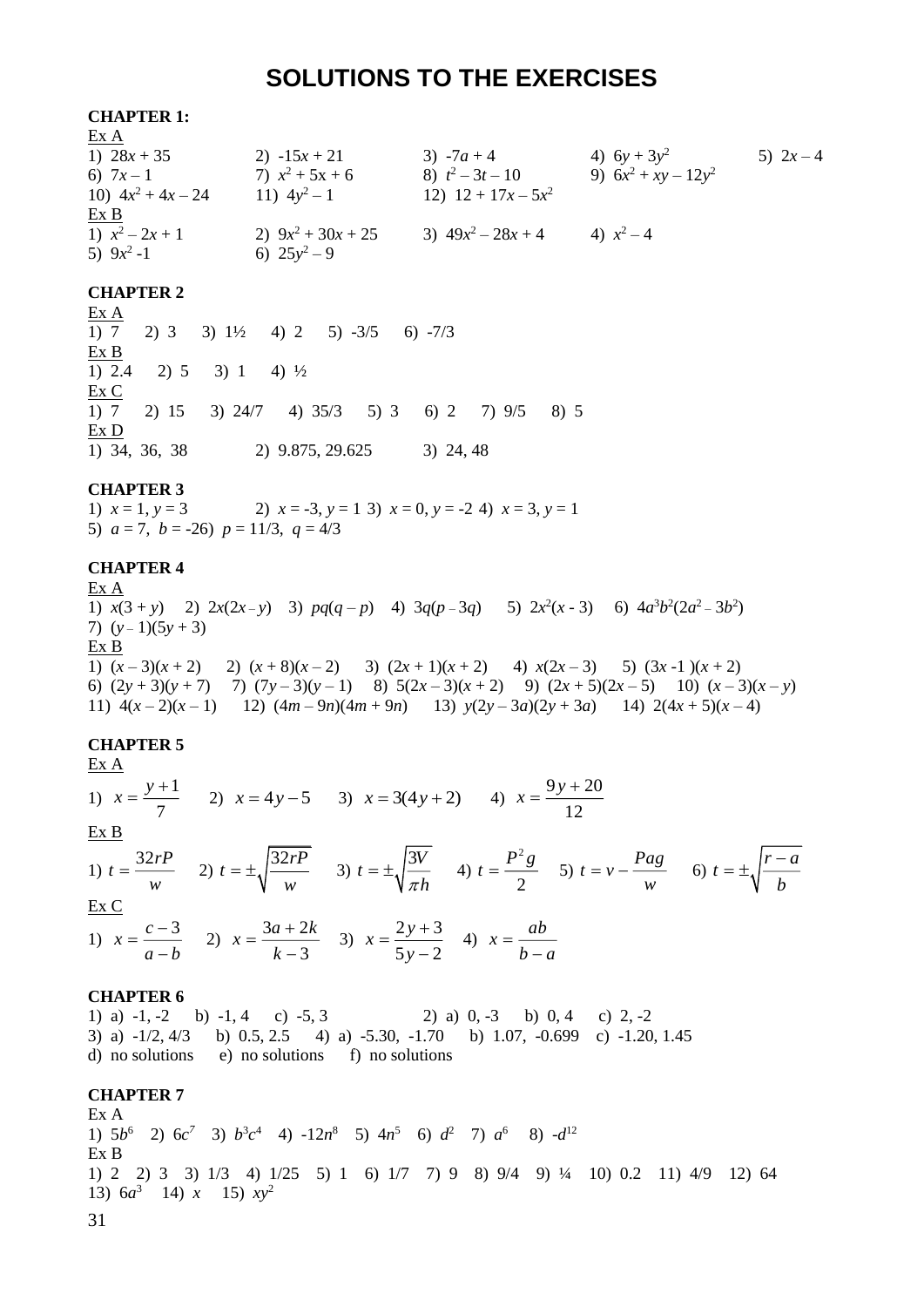### **CHAPTER 8 ExA**

- $\overline{1}$   $\overline{2}\sqrt{2}$
- 2)  $5\sqrt{3}$
- 3)  $4\sqrt{3}$
- 
- 4)  $6\sqrt{2}$
- 5)  $3\sqrt{3}$

### **ExB**

9)  $3 + \sqrt{15} + \sqrt{15} + 5 = 8 + 2\sqrt{15}$ 8)  $64 + 8\sqrt{2} - 8\sqrt{2} - 2 = 62$ 7)  $1 + \sqrt{3} - \sqrt{2} - \sqrt{6}$ 6)  $4 + 2\sqrt{3} + 2\sqrt{5} + \sqrt{15}$  $5) \quad 9 - 6\sqrt{5} - 3\sqrt{5} + 10 = 19 - 9\sqrt{5}$ 4)  $2 + 2\sqrt{3} + \sqrt{3} + 3 = 5 + 3\sqrt{3}$ 3)  $4\sqrt{5} + 12$ 2)  $\sqrt{12} + \sqrt{48} = 2\sqrt{3} + 4\sqrt{3}$ 1)  $3\sqrt{2} + \sqrt{10}$ 

**Ex C**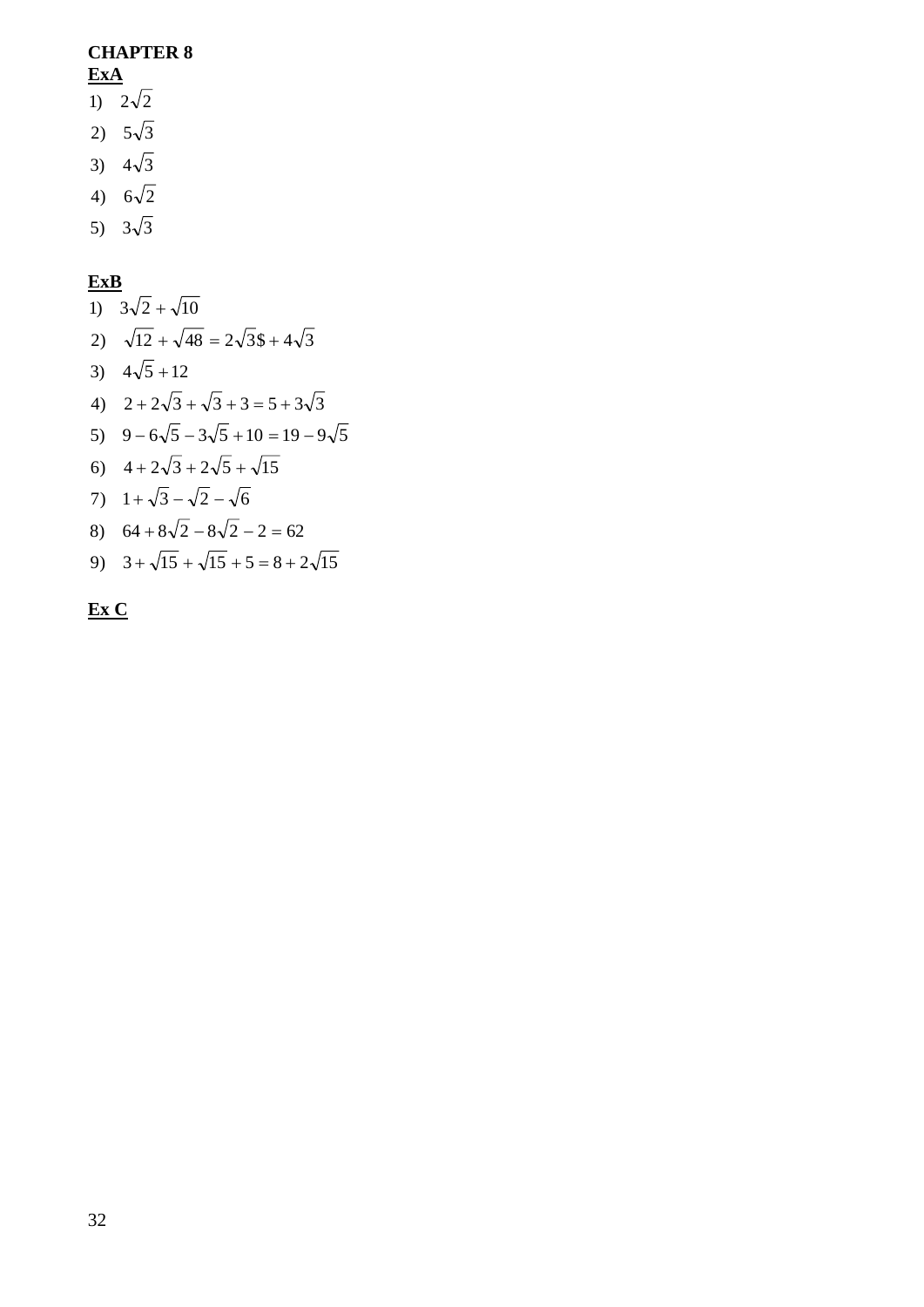1) 
$$
\frac{3}{\sqrt{5}} = \frac{3\sqrt{5}}{5}
$$
  
\n2)  $\frac{4}{\sqrt{8}} = \frac{4\sqrt{8}}{8} = \frac{\sqrt{8}}{2} = \sqrt{2}$   
\n3)  $\frac{9}{\sqrt{48}} = \frac{9}{4\sqrt{3}} = \frac{9\sqrt{3}}{12} = \frac{3\sqrt{3}}{4}$   
\n4)  $\frac{\sqrt{2}+1}{2} = \text{stays the same}$   
\n5)  $\frac{\sqrt{3}-1}{\sqrt{5}} = \frac{(\sqrt{3}-1)\sqrt{5}}{5} = \frac{\sqrt{15}-\sqrt{5}}{5}$   
\n6)  $-\frac{4}{3\sqrt{2}} = -\frac{4\sqrt{2}}{6} = -\frac{2\sqrt{2}}{3}$   
\n7)  $\frac{1}{\sqrt{3}-1} = \frac{\sqrt{3}+1}{2}$   
\n8)  $\frac{4}{\sqrt{6}-2} = \frac{4(\sqrt{6}+2)}{2} = 2(\sqrt{6}+2)$   
\n9)  $\frac{7}{\sqrt{7}-2} = \frac{7(\sqrt{7}+2)}{3}$   
\n10)  $\frac{-3}{\sqrt{5}+1} = \frac{-3(\sqrt{5}-1)}{4}$   
\n11)  $\frac{\sqrt{3}-1}{\sqrt{5}} = \frac{(\sqrt{3}-1)\sqrt{5}}{5}$   
\n12)  $\frac{\sqrt{5}-1}{\sqrt{5}+3} = \frac{(\sqrt{5}-1)(\sqrt{5}-3)}{-4} = \frac{5-4\sqrt{5}+3}{-4} = \frac{8-4\sqrt{5}}{-4}$   
\n $= -2 + \sqrt{5}$ 

### **CHAPTER 9**

**ExB :** *a*)  $y = \frac{3}{2}x-1$  *b*)  $y = -\frac{1}{2}x+4$  *c*)  $y = 2x-\frac{3}{2}$  $\frac{1}{2}x+4$  c)  $y = 2x-\frac{5}{2}$  $\frac{3}{2}x-1$  b)  $y=-\frac{1}{2}$  $(a) y = \frac{3}{2}x - 1$  *b*)  $y = -\frac{1}{2}x + 4$  *c*)  $y = 2x - 1$ **ExC :** 5  $f$ ) gradient  $=\frac{-3}{5}$ 8 5 4 ) gradient =  $\frac{-2.5}{-}$  =  $\frac{-1}{-}$ 7 d) gradient  $=\frac{3}{4}$ 1 1 c) gradient  $=\frac{-1}{i}$ 1 2 *b*) gradient  $=$   $\frac{-2}{2}$   $=$   $-$ 3 4 ) = *<sup>a</sup> gradient*− = *<sup>e</sup> gradient*